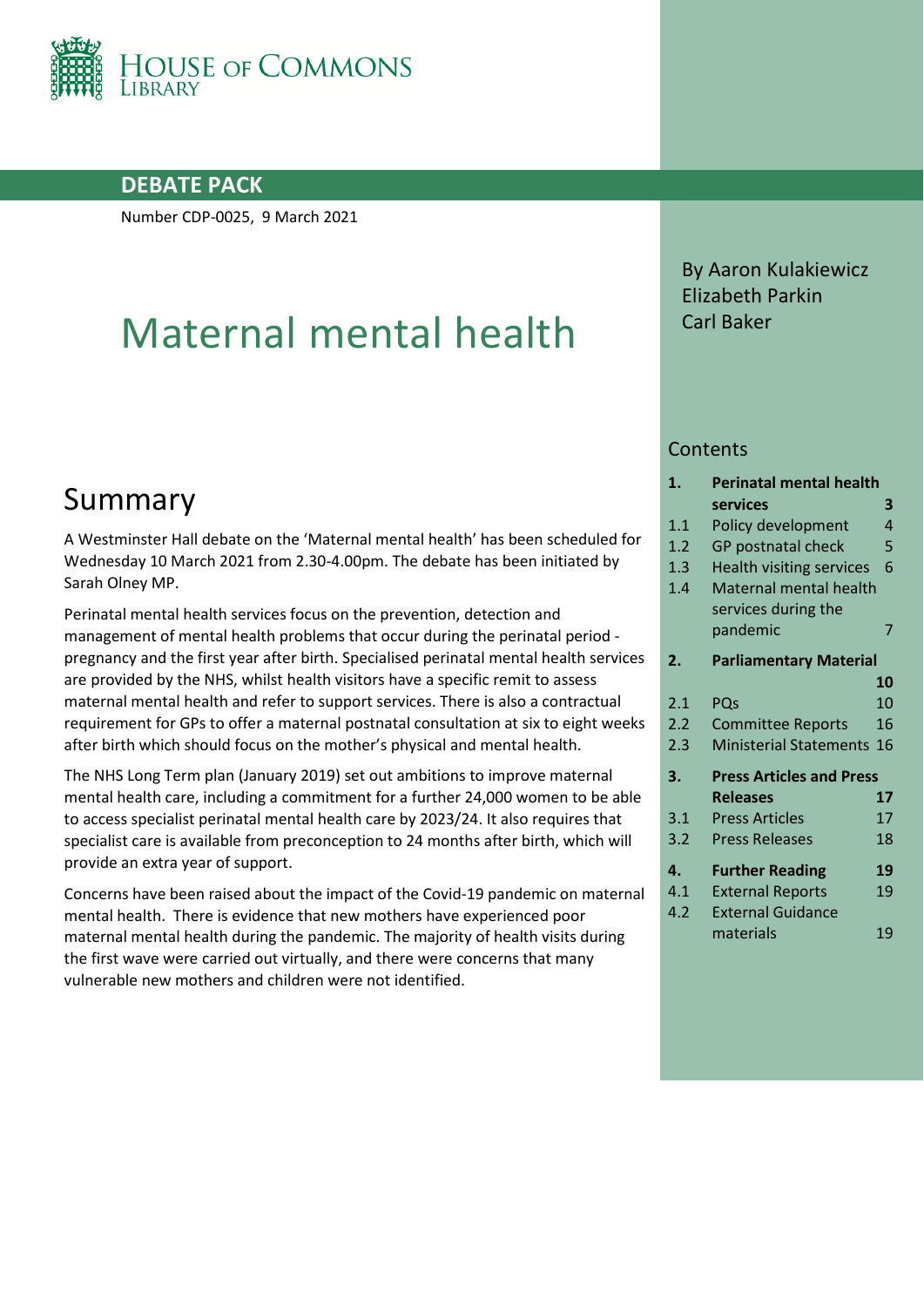#### 2 Number CDP-0025, 9 March 2021

The House of Commons Library prepares a briefing in hard copy and/or online for most non-legislative debates in the Chamber and Westminster Hall other than halfhour debates. Debate Packs are produced quickly after the announcement of parliamentary business. They are intended to provide a summary or overview of the issue being debated and identify relevant briefings and useful documents, including press and parliamentary material. More detailed briefing can be prepared for Members on request to the Library.

www.parliament.uk/commons-library | intranet.parliament.uk/commons-library | papers@parliament.uk | @commonslibrary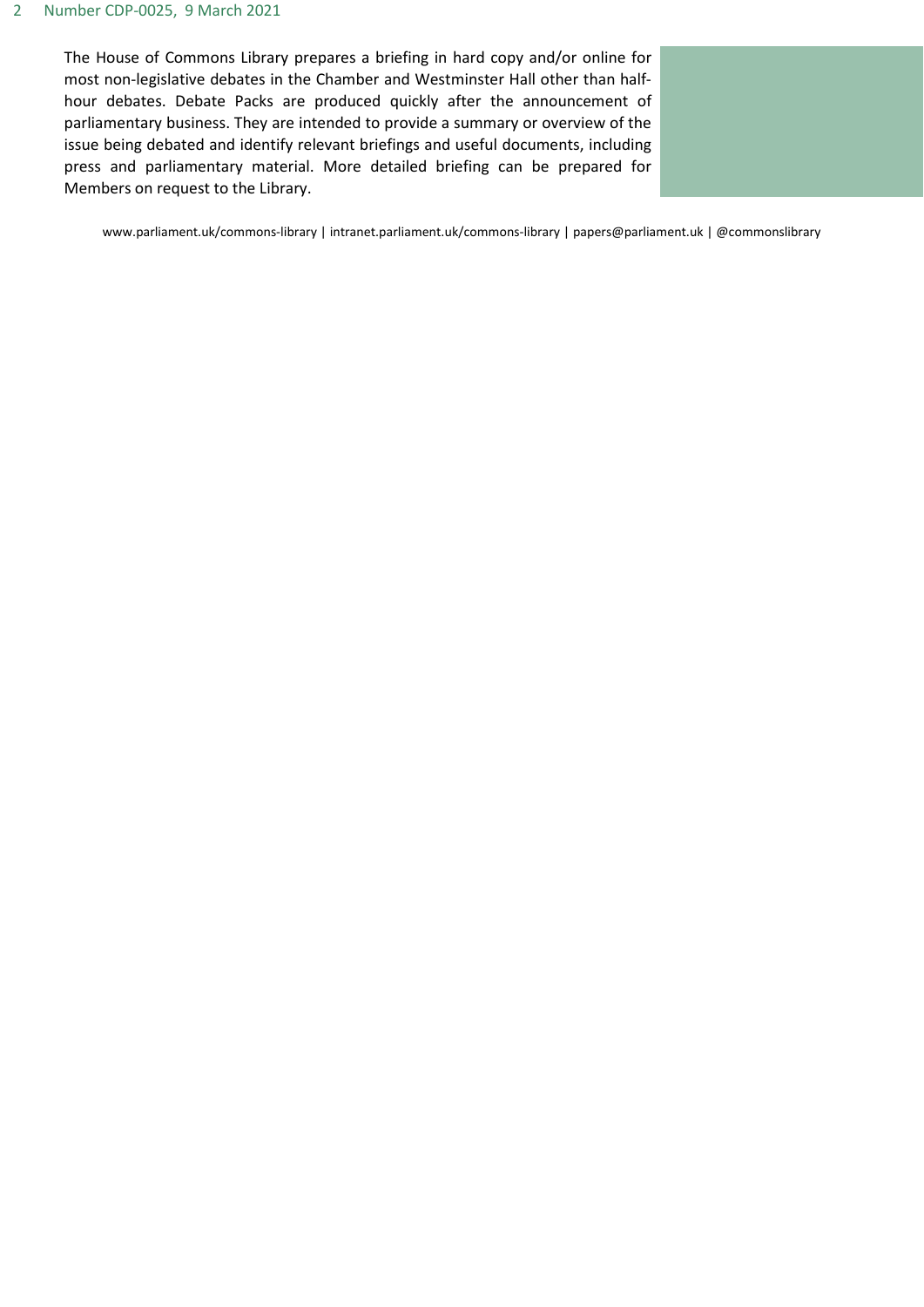## <span id="page-2-0"></span>1. Perinatal mental health services

Perinatal mental health services focus on the prevention, detection and management of mental health problems that occur during the perinatal period - pregnancy and the first year after birth. This includes new onset mental health problems, as well as recurrences of previous problems and women with existing mental health problems who become pregnant.

The exact number of women affected by mental health problems during the perinatal period is not known. Public Health England (PHE) uses estimates based on th[e Joint Commissioning Panel for Mental Health's 2012 guidance.](https://www.jcpmh.info/resource/guidance-perinatal-mental-health-services/) These estimate that:

Around 2 in every 1,000 women experience postpartum psychosis

- Around 2 in every 1,000 women experience chronic serious mental illness in the perinatal period
- Around 30 in every 1,000 women experience severe depressive illness in the postpartum period
- Around 100 to 150 in every 1,000 women experience mild to moderate depressive illness in the postpartum period
- Around 150 to 300 in every 1,000 women experience adjustment disorders and distress in the perinatal period.

Perinatal mental health services include specialised in-patient mother and baby units, specialised perinatal Community Mental Health Teams (CMHTs), maternity liaison services, adult mental health services including admission wards, community and crisis services, and clinical psychology services linked to maternity services.

Mother and baby units are commissioned nationally by NHS England, while most other perinatal mental health services are commissioned locally by Clinical Commissioning Groups (CCGs).

Guidance from the [Royal College of Psychiatrists](https://www.rcpsych.ac.uk/docs/default-source/improving-care/better-mh-policy/college-reports/college-report-cr197.pdf?sfvrsn=57766e79_2) emphasises the importance of early intervention in perinatal mental health problems. It states that perinatal mental health services should promote prevention, early detection and diagnosis, and recommends that services should identify women at high risk at an early stage.

The guidance states, for example, that maternity services should ensure that women at high risk of a recurrence of serious psychiatric disorder should be identified at early pregnancy assessment and referred for specialised care. Additionally, all women should be asked about current mental health problems during pregnancy and the early postpartum period. GPs should also offer women with serious mental illness preconception counselling, and ensure they are aware of the risks to their mental health of becoming pregnant. $<sup>1</sup>$  $<sup>1</sup>$  $<sup>1</sup>$ </sup>

The National Institute for Health & Care Excellence (NICE) Quality Standard on [Antenatal and postnatal mental health](https://www.nice.org.uk/guidance/qs115/chapter/Quality-statement-4-Asking-about-mental-health-and-wellbeing) (February 2016) states that

<span id="page-2-1"></span><sup>1</sup> RCPsych, [Perinatal mental health services: Recommendations for the provision of services](https://www.rcpsych.ac.uk/docs/default-source/improving-care/better-mh-policy/college-reports/college-report-cr197.pdf?sfvrsn=57766e79_2)  [for childbearing women,](https://www.rcpsych.ac.uk/docs/default-source/improving-care/better-mh-policy/college-reports/college-report-cr197.pdf?sfvrsn=57766e79_2) July 2015, p19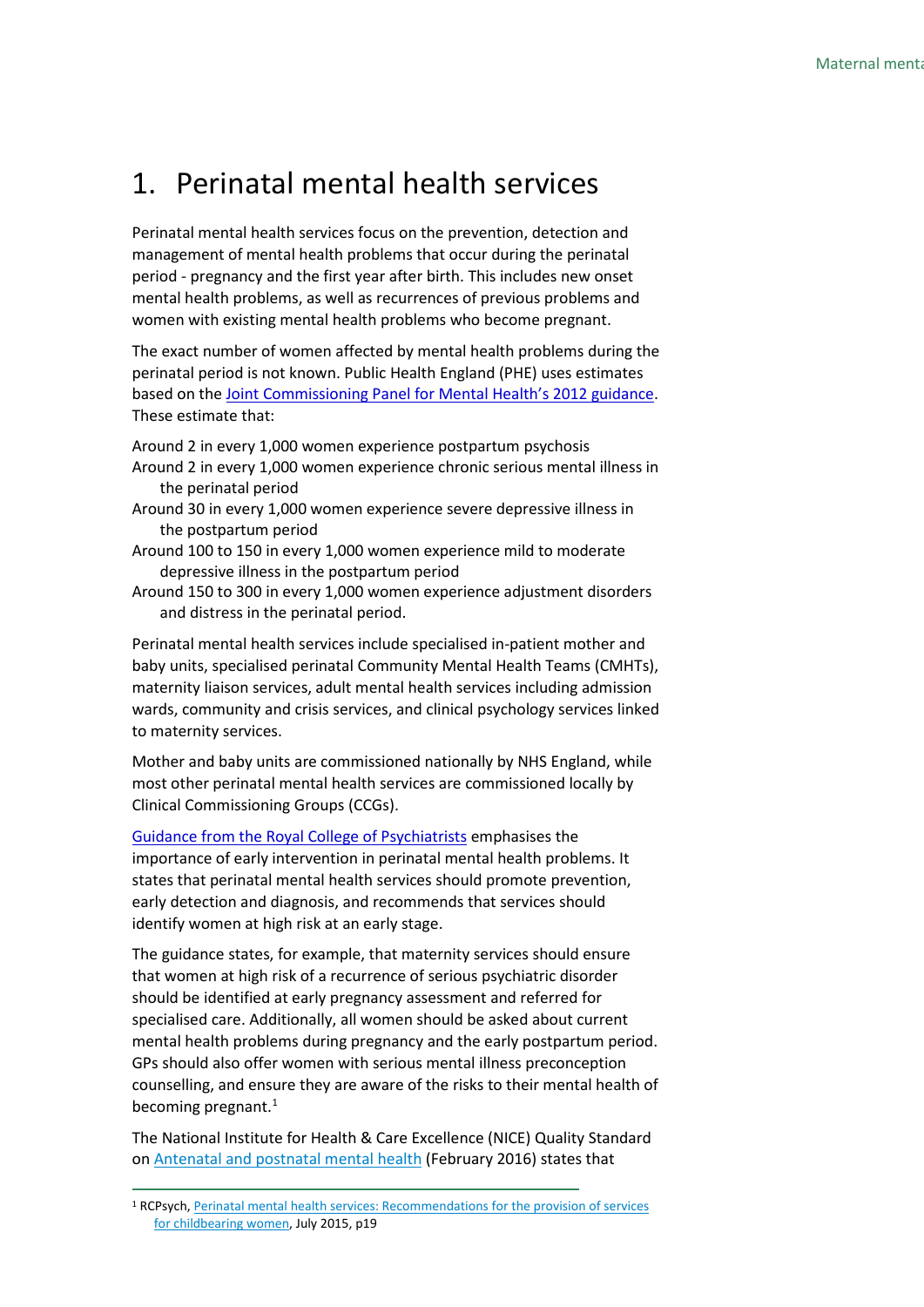women should be asked about their emotional wellbeing at each routine antenatal and postnatal contact, including asking depression and anxiety identification questions. It also gives guidance on the treatment and management of perinatal mental health problems.

## <span id="page-3-0"></span>1.1 Policy development

The [NHS Long Term Plan](https://www.longtermplan.nhs.uk/publication/nhs-long-term-plan/) published in January 2019 presented key priorities for the NHS in England over the next ten years. It set out ambitions for improving maternal mental health:

- Increasing access to evidence-based care for women with moderate to severe perinatal mental health difficulties and a personality disorder diagnosis, to benefit **an additional 24,000 women per year by 2023/24**, in addition to the extra 30,000 women getting specialist help by 2020/21.
- Care provided by specialist perinatal mental health services will be available from **preconception to 24 months after birth** (care is currently provided from preconception to 12 months after birth), in line with the cross-government ambition for women and children focusing on the first 1,001 critical days of a child's life;
- Expanding access to **evidence-based psychological therapies** within specialist perinatal mental health services so that they also include parent-infant, couple, co-parenting and family interventions;
- Offering fathers/partners of women accessing specialist perinatal mental health services and maternity outreach clinics evidence-based assessment for their mental health and signposting to support as required. This will contribute to helping to care for the 5-10% of **fathers who experience mental health difficulties** during the perinatal period;
- Increasing access to evidence-based psychological support and therapy, including digital options, in a maternity setting. **Maternity outreach clinics** will integrate maternity, reproductive health and psychological therapy for women experiencing mental health difficulties directly arising from, or related to, the maternity experience.

In 2016, the then Prime Minister announced a £290 million investment over five years to 2020/21 in perinatal mental health services. The funding aimed to ensure that all women have access to NICE recommended perinatal mental health care<sup>[2](#page-3-1)</sup> by 2020-21.<sup>[3](#page-3-2)</sup> This builds on the initial investment announced in the March 2015 Budget, making a total investment from 2015/16 to 2020/21 of £365 million. [4](#page-3-3)

This funding was part of a commitment to meet one of the recommendations in th[e Five Year Forward View for Mental Health](https://www.england.nhs.uk/wp-content/uploads/2016/02/Mental-Health-Taskforce-FYFV-final.pdf) (February 2016) that 30,000 more new and expectant mothers should be supported through maternal mental health services by 2020-21. The Five Year Forward View for Mental Health recognised that maternal 'mental

<span id="page-3-1"></span><sup>&</sup>lt;sup>2</sup> The NICE guidelines offer evidence-based advice on the recognition, assessment, care and treatment of mental health problems in women during pregnancy and up to one year after childbirth, and in women who are planning a pregnancy. See NICE, **Antenatal and** [postnatal mental health: clinical management and service guidance,](https://www.nice.org.uk/guidance/cg192) February 2020

<span id="page-3-2"></span><sup>&</sup>lt;sup>3</sup> [Prime Minister pledges a revolution in mental health treatment',](https://www.gov.uk/government/news/prime-minister-pledges-a-revolution-in-mental-health-treatment) Prime Minister's Office press release, 11 January 2016

<span id="page-3-3"></span><sup>4</sup> [PQ 23806 \[on Mental health: females\],](http://www.parliament.uk/written-questions-answers-statements/written-question/commons/2016-01-25/23806) 2 February 2016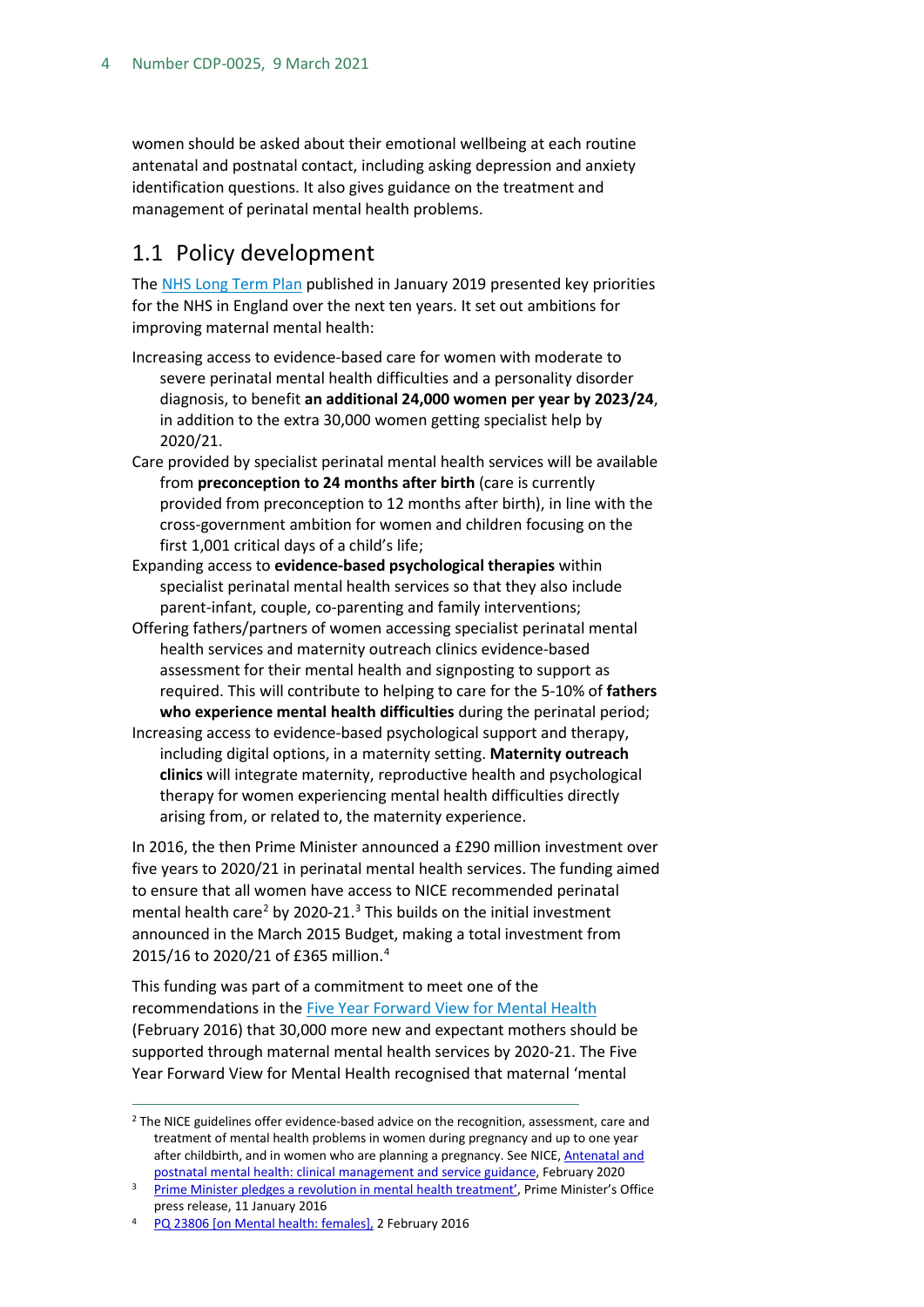health problems not only affect the health of mothers but can also have longstanding effects on children's emotional, social and cognitive development'. [5](#page-4-1)

As part of this funding, Health Education England – responsible for NHS workforce planning and development – was provided with £1.2 million of targeted funding to enable the training of mental health, maternity and primary care staff to increase awareness and skills related to perinatal mental health.<sup>[6](#page-4-2)</sup>

In response to a PQ in January 2021, Health Minister Nadine Dorries said between 2017/18-2018/19, £14.8 million central capital funding was provided to four trusts as part of the programme for perinatal mental health mother and baby units. Capital spending figures for 2019/20 will be included in the Department's Annual Report and Accounts, to be published shortly on GOV.UK.<sup>[7](#page-4-3)</sup>

In September 2020, Nadine Dorries said that all areas of England now have specialist community perinatal mental health services:

Five years ago, 40% of the country had no access to specialist perinatal mental health care. Now, there is full geographical coverage for the first time, with specialist community perinatal mental health services in every one of the 44 local National Health Service areas.<sup>[8](#page-4-4)</sup>

Further information is available in the Library briefing papers on **Perinatal** [mental illness](https://commonslibrary.parliament.uk/research-briefings/cdp-2018-0178/) (July 2018) and [Mental health policy in England](https://commonslibrary.parliament.uk/research-briefings/cbp-7547/) (January 2021).

The Government has also launched a [call for evidence](https://www.gov.uk/government/consultations/womens-health-strategy-call-for-evidence) ahead of a planned Women's Health Strategy.<sup>[9](#page-4-5)</sup> The strategy, which is expected to be published before the end of 2021, will cover all areas of women's health, including mental health, pregnancy and post-natal support. In a statement in the Commons on Monday 8 March 2021, the Minister, Nadine Dorries, announced the 12-week call for evidence to better understand women's experiences of the health and care system.

## <span id="page-4-0"></span>1.2 GP postnatal check

Since 1 April 2020 it has been a contractual requirement for general practitioners to offer a maternal postnatal consultation at six to eight weeks after birth which should focus on a review of the mother's physical and mental health and general wellbeing. This should be an additional appointment to that of the baby's health check.

Guidance from the Royal College of GPs states that maternal postnatal checks, the 6-8-week infant examination and routine childhood

<span id="page-4-1"></span><sup>&</sup>lt;sup>5</sup> [Five Year Forward View for Mental Health,](https://www.england.nhs.uk/wp-content/uploads/2016/02/Mental-Health-Taskforce-FYFV-final.pdf) A report from the independent Mental Health Taskforce to the NHS in England, February 2016, page 6

<span id="page-4-2"></span><sup>&</sup>lt;sup>6</sup> [PQ 142857 \[on Maternal mortality\],](https://questions-statements.parliament.uk/written-questions/detail/2018-05-10/142857) 10 May 2018

<span id="page-4-3"></span><sup>7</sup> [PQ 142039 \[on Mental health: mothers\],](https://questions-statements.parliament.uk/written-questions/detail/2021-01-22/142039) 29 January 2021

<span id="page-4-4"></span><sup>8</sup> [PQ 94485 \[on Pregnancy: Mental health services\],](https://questions-statements.parliament.uk/written-questions/detail/2020-09-23/94485) 23 September 2020

<span id="page-4-5"></span><sup>&</sup>lt;sup>9</sup> Gov.uk press release, Government launches call for evidence to improve health and [wellbeing of women in England,](https://www.gov.uk/government/news/government-launches-call-for-evidence-to-improve-health-and-wellbeing-of-women-in-england) 6 March 2021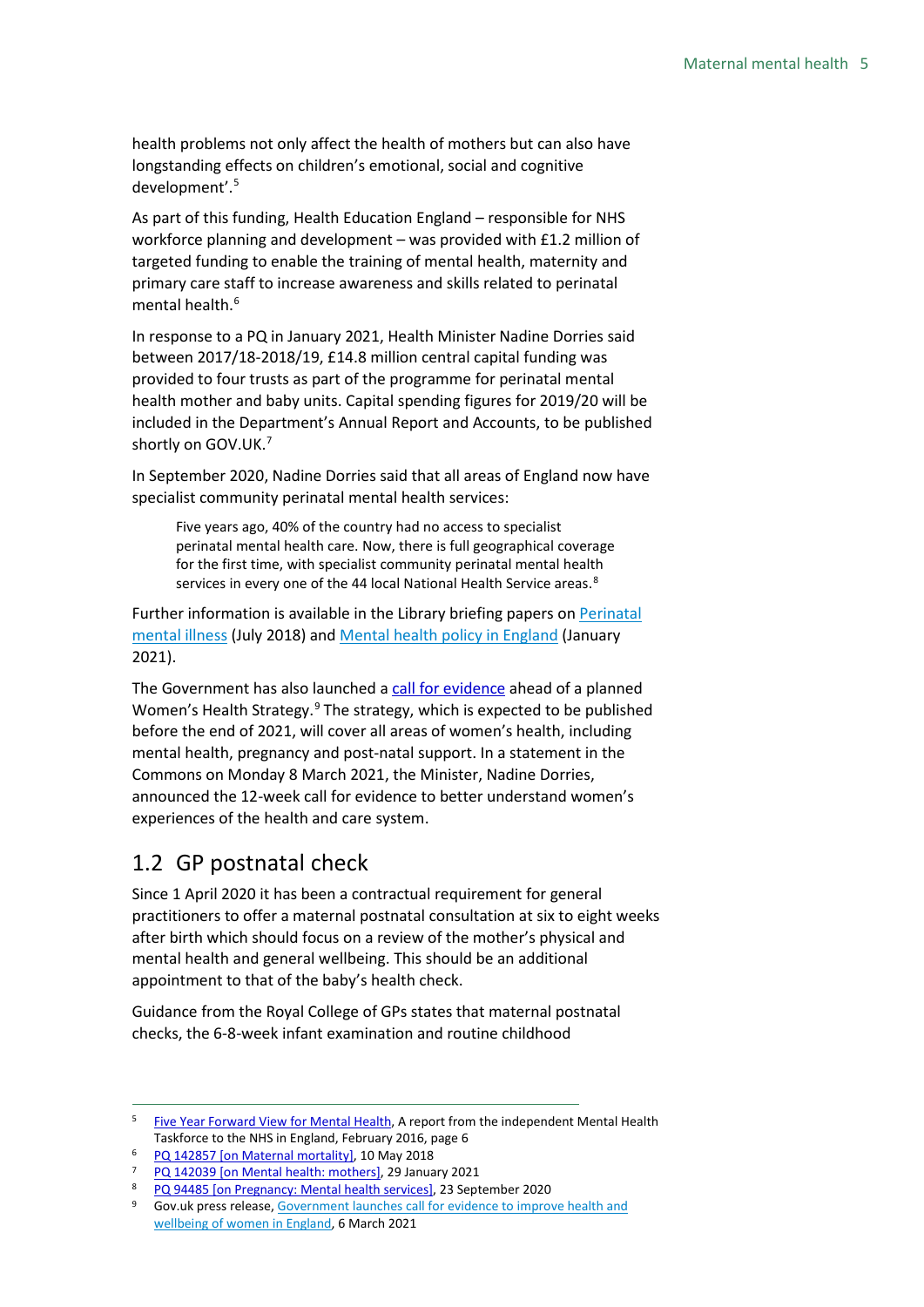vaccinations should continue as high priority services during the COVID-19 pandemic. It states the following on maternal mental health:

Maternal Mental Health and Wellbeing: COVID-19 has increased anxiety generally in the population and pregnant women and new parents may be under added stress due to social isolation, decreased social support, bereavements, financial stresses, changes to healthcare services and limitations on their usual coping strategies. The risks for pregnant women with pre-existing mental health problems will be higher still. The GP can acknowledge the unusual circumstances, and use open questions to enquire about anxiety, mood and traumatic experiences, signposting to resources and online support for self-care where appropriate. **IAPT** and Perinatal Mental Health Specialist services are still available for moderate/severe cases, although contact may be offered remotely. Psychosis and other perinatal mental health 'red flags' should be acted upon urgently as usual.<sup>[10](#page-5-1)</sup>

## <span id="page-5-0"></span>1.3 Health visiting services

Health visiting services are commissioned and funded by local authorities. Commissioning of children's 0-5 services was transferred from NHS England to local authorities in October 2015.

Local authorities are required to commission five health visits for all new mothers, as part of the [Healthy Child Programme.](https://www.gov.uk/government/publications/healthy-child-programme-0-to-19-health-visitor-and-school-nurse-commissioning) These visits take place at the following intervals:

antenatal health visit;

new baby review;

6 to 8 week assessment;

one year assessment; and

2 to 2½ year review.

Guidance from the Department of Health and Social Care states that maternal mental health is one of the six high impact outcomes of health visiting, and notes that the 6 to 8 week assessment is vital in looking for signs of postnatal depression.<sup>[11](#page-5-2)</sup>

Further information is available in Public Health England's guidance on Maternity high impact area: [Supporting good parental mental health.](https://assets.publishing.service.gov.uk/government/uploads/system/uploads/attachment_data/file/942475/Maternity_high_impact_area_2_Supporting_good_parental_mental_health.pdf)

This issue of a sixth mandated health visit was explored as part of Public Health England's 2016 Review of mandation for the universal health visiting service:

The most generally held view is that the gap between 6-8 weeks and 1 year is too long and that there should be a contact at 3-4 months. Survey respondents proposed that this would be a focused contact with a very specific remit around maternal mental health, infant attachment and bonding, weaning and nutrition and accident prevention as well as an additional opportunity for consideration of

<span id="page-5-1"></span><sup>10</sup> RCGP[, Postnatal Maternal and Infant Care during the COVID-19 Pandemic](https://elearning.rcgp.org.uk/pluginfile.php/148864/mod_page/content/82/Postnatal%20Maternal%20and%20Infant%20Care%20during%20the%20COVID-19%20Pandemic%20-%20A%20guide%20for%20General%20Practice%20Version%202%20%2803.07.2020%29.pdf)

<span id="page-5-2"></span><sup>11</sup> Department of Health, [Universal Health Visitor Reviews: Advice for local authorities in](https://assets.publishing.service.gov.uk/government/uploads/system/uploads/attachment_data/file/464880/Universal_health_visitor_reviews_toolkit.pdf)  [delivery of the mandated universal health visitor reviews from 1 October 2015,](https://assets.publishing.service.gov.uk/government/uploads/system/uploads/attachment_data/file/464880/Universal_health_visitor_reviews_toolkit.pdf)  September 2015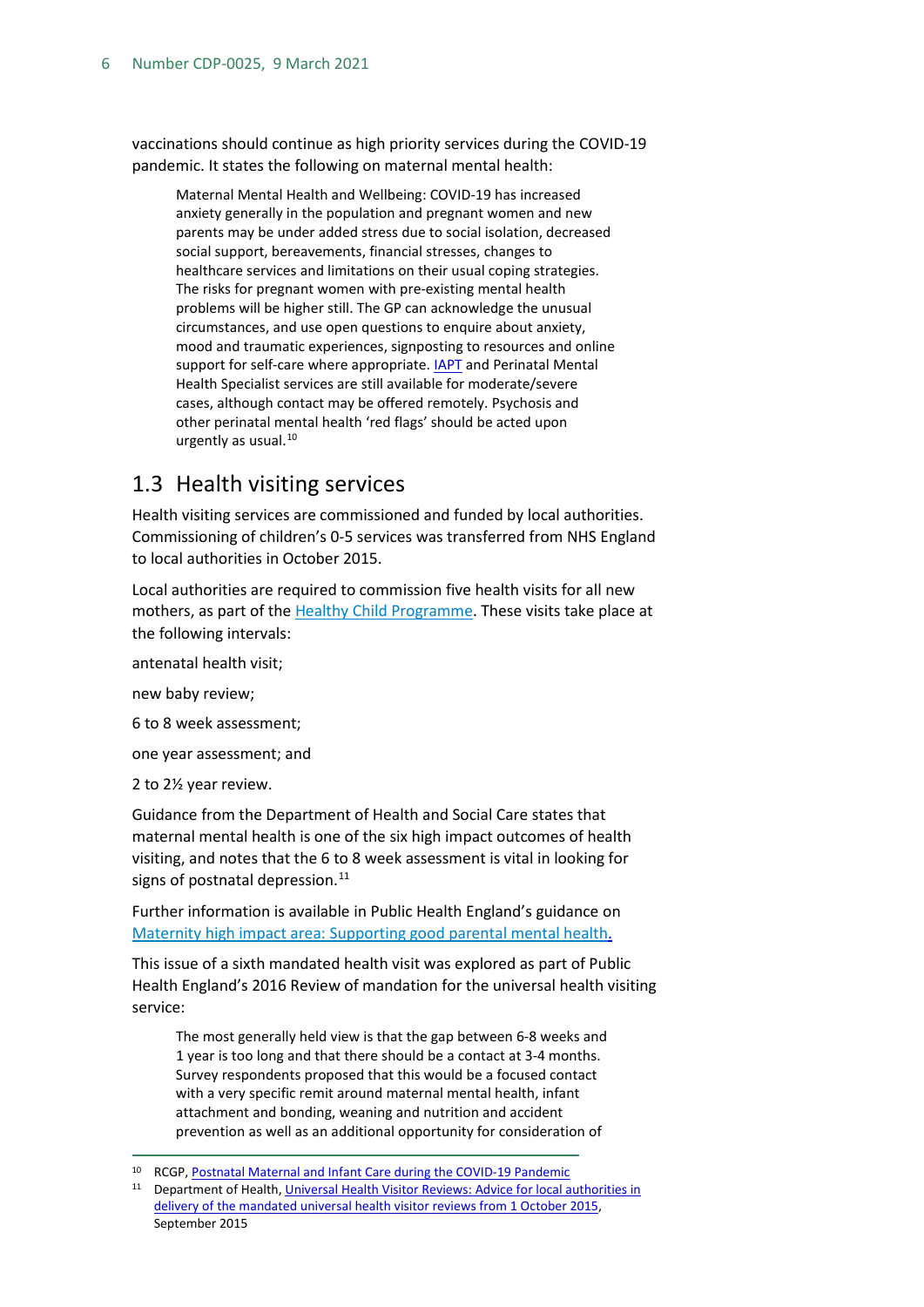safeguarding issues. There is some concern that 6-8 weeks is simply too early for an effective maternal mood assessment. Some suggest that 3-4 months is a better timing for assessing a mother's mental wellbeing as well as ideal timing for discussions on weaning and healthy eating, which is pertinent to the agenda on childhood obesity.[12](#page-6-1)

In April 2018, the Labour Party pledged to introduce a sixth mandated health visit at 3 to 4 months, in part to better identify perinatal mental health issues.<sup>[13](#page-6-2)</sup>

## <span id="page-6-0"></span>1.4 Maternal mental health services during the pandemic

#### **The impact on maternal mental health**

There is evidence that new mothers have experienced poor maternal mental health as a result of the pandemic.

The study on Maternal [Mental Health and coping during the COVID-19](https://obgyn.onlinelibrary.wiley.com/doi/full/10.1002/ijgo.13397)  [lockdown in the UK: Data from the COVID-19 New Mum study](https://obgyn.onlinelibrary.wiley.com/doi/full/10.1002/ijgo.13397) (2020, International Journal of Gynaecology and Obstetrics), found that over half of new mothers reported feeling down, lonely or irritable and 71% reported feeling worried since the beginning of the first lockdown.

#### **Mental health services**

Guidance from the Royal College of Psychiatrists sets out that perinatal mental health care continues to essential during the Covid-19 pandemic and face to face contact will be necessary in some circumstances.<sup>[14](#page-6-3)</sup>

The Government and NHS have said that mental health services, including specialist perinatal mental health services – remain "very much open for business" during the pandemic. Providers have looked at how they can maximise the use of digital and virtual channels to keep delivering support to existing and new service users. For those with severe needs or in crisis, NHS England has instructed all NHS mental health trusts to establish 24 hours a day, seven days a week mental health crisis lines, clearly accessible from trust websites.

In March, the UK Government announced a £5 million grant, administered by Mind, to fund additional services for people struggling with their mental wellbeing during the coronavirus outbreak.12 In May, the Government announced that a further £4.2 million would be awarded to mental health charities, such as Samaritans, Young Minds and Bipolar UK, to continue to support people experiencing mental health challenges throughout the outbreak.

Further information is available from:

<span id="page-6-1"></span><sup>&</sup>lt;sup>12</sup> Public Health England, Review of mandation for the universal health visiting service, October 2016, p34

<span id="page-6-2"></span><sup>13</sup> ['Labour pledges additional health visit for every baby in England](https://labour.org.uk/press/labour-pledges-additional-health-visit-every-baby-england-jonathan-ashworth/) – Jonathan Ashworth', Labour Press Release, 19 April 2018

<span id="page-6-3"></span><sup>14</sup> Royal College of Psychiatrists[, COVID-19: Working with vulnerable patients: Pregnant](https://www.rcpsych.ac.uk/about-us/responding-to-covid-19/responding-to-covid-19-guidance-for-clinicians/community-and-inpatient-services/covid-19-working-with-vulnerable-patients)  [women and those in the perinatal period,](https://www.rcpsych.ac.uk/about-us/responding-to-covid-19/responding-to-covid-19-guidance-for-clinicians/community-and-inpatient-services/covid-19-working-with-vulnerable-patients) last accessed 3 March 2021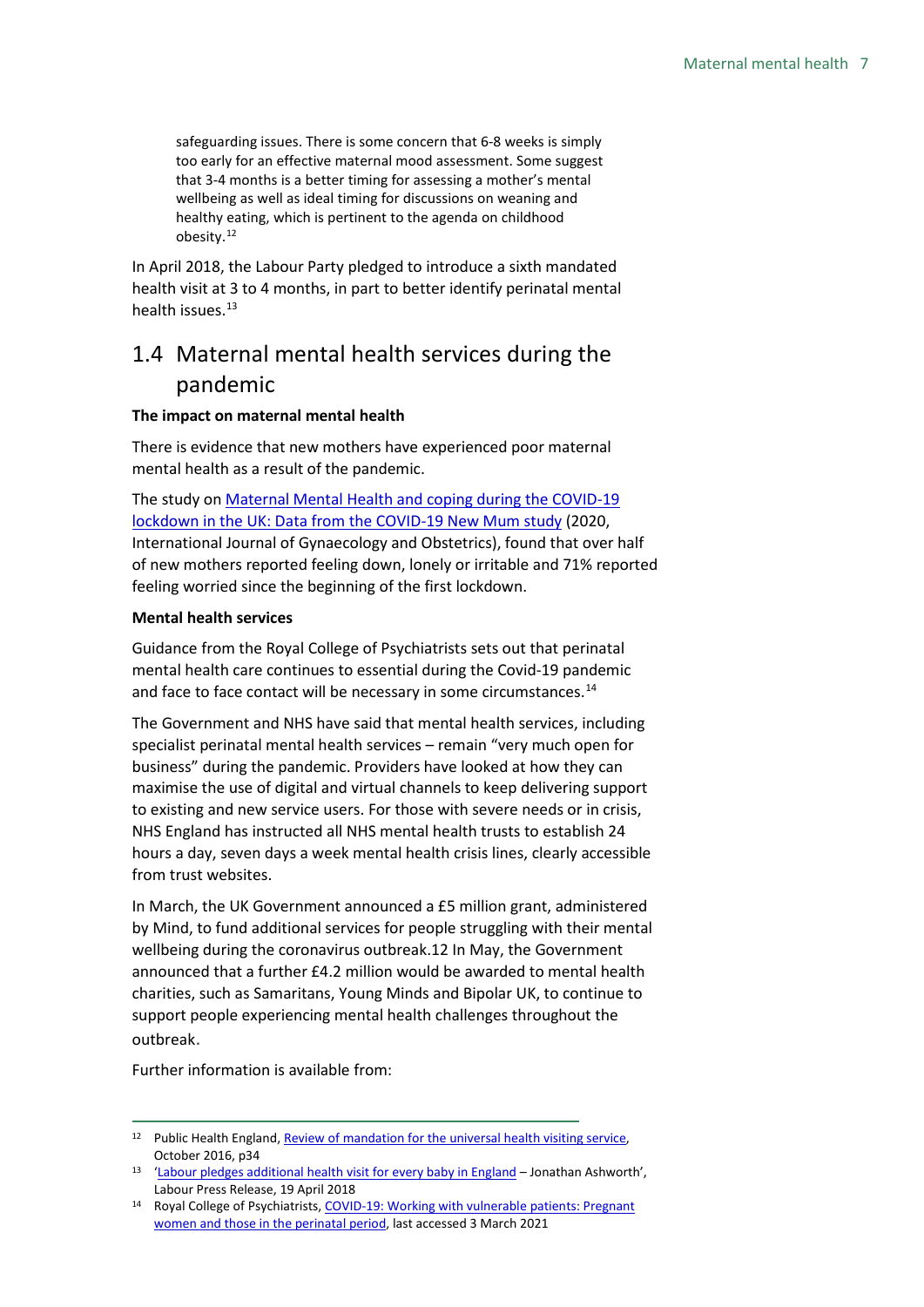Commons Library briefing on [Mental health policy in England.](https://commonslibrary.parliament.uk/research-briefings/cbp-7547/) Royal College of Midwives, [Clinical Guidance Briefing Perinatal Mental](https://www.rcm.org.uk/media/3859/rcm-clinical-guidance-briefing-no-10-perinatal-mental-health-care.pdf)  [Health Care During Covid -19](https://www.rcm.org.uk/media/3859/rcm-clinical-guidance-briefing-no-10-perinatal-mental-health-care.pdf) 

The Royal College of Psychiatrists, [COVID-19: Mental health before, during](https://www.rcpsych.ac.uk/mental-health/treatments-and-wellbeing/perinatal-care-and-covid-19)  [and after pregnancy](https://www.rcpsych.ac.uk/mental-health/treatments-and-wellbeing/perinatal-care-and-covid-19)

#### **Health visiting**

On 19 March, NHS England published guidance o[n COVID-19 prioritisation](https://teleswallowing.com/wp-content/uploads/2020/05/C0145-COVID-19-prioritisation-within-community-health-services-1-April-2020.pdf)  [within community health services.](https://teleswallowing.com/wp-content/uploads/2020/05/C0145-COVID-19-prioritisation-within-community-health-services-1-April-2020.pdf) This said that there should be a "partial stop" of pre-birth and 0-5 service (health visiting). All antenatal contact was required to be virtual, and face to face visits could only continue where a clinical need or vulnerable individual was identified. Services were required to stop except:

- Antenatal contact (virtual).
- New baby visits (or when indicated virtual contact).

• Other contacts to be assessed and stratified for vulnerable or clinical need (eg maternal mental health) and is likely to include: interventions for identified vulnerable families, eg FNP MESH safeguarding work (MASH; statutory child protection meetings and home visits) - phone and text advice – digital signposting.

On 3 June 2020, NHS England published guidance on th[e COVID-19](https://www.england.nhs.uk/coronavirus/wp-content/uploads/sites/52/2020/03/C0552-Restoration-of-Community-Health-Services-Guidance-CYP-with-note-31-July.pdf)  [restoration of community health services for children and young people.](https://www.england.nhs.uk/coronavirus/wp-content/uploads/sites/52/2020/03/C0552-Restoration-of-Community-Health-Services-Guidance-CYP-with-note-31-July.pdf) This determined that providers should fully restore pre-birth and 0-5 service (health visiting) services.

A report from the University College London The impacts of COVID-19 on [health visiting in England: First Results](https://discovery.ucl.ac.uk/id/eprint/10106430/) (2020) found that there was redeployment of up to 80% of health visitors in some areas, and some managers reported losing 50% of health visitors in their team. Face to face contacts were limited, and there was an increase in caseloads, with widespread concern amongst health visitors that the needs of many children would be missed during the period 19 March- 3 June.

Concerns were also raised about the withdrawal of face-to-face services by the Institute of Health Visiting:

It can already be hard for parents to share personal worries or problems like domestic violence and abuse, mental health or substance misuse with a stranger, and eliciting needs like these will be even harder over the phone, creating an additional challenge if either parent wants to speak privately about the things that are really worrying them and may be placing them and their children at risk. Breastfeeding support and physical assessments for growth or minor illnesses over a telephone or video call are also far from straightforward. This prioritisation of services means that universal health visitor reviews for older babies and toddlers will only take place where there is known risk but, as we shall show, there are increasingly large numbers of children whose health and other needs will remain hidden, especially the most vulnerable or disadvantaged.

Altogether, health, education and local authority services are the source of half of all referrals into Children's Social Care. Without the services having regular contact with children and families there is a real danger that children will fall through the gaps, going without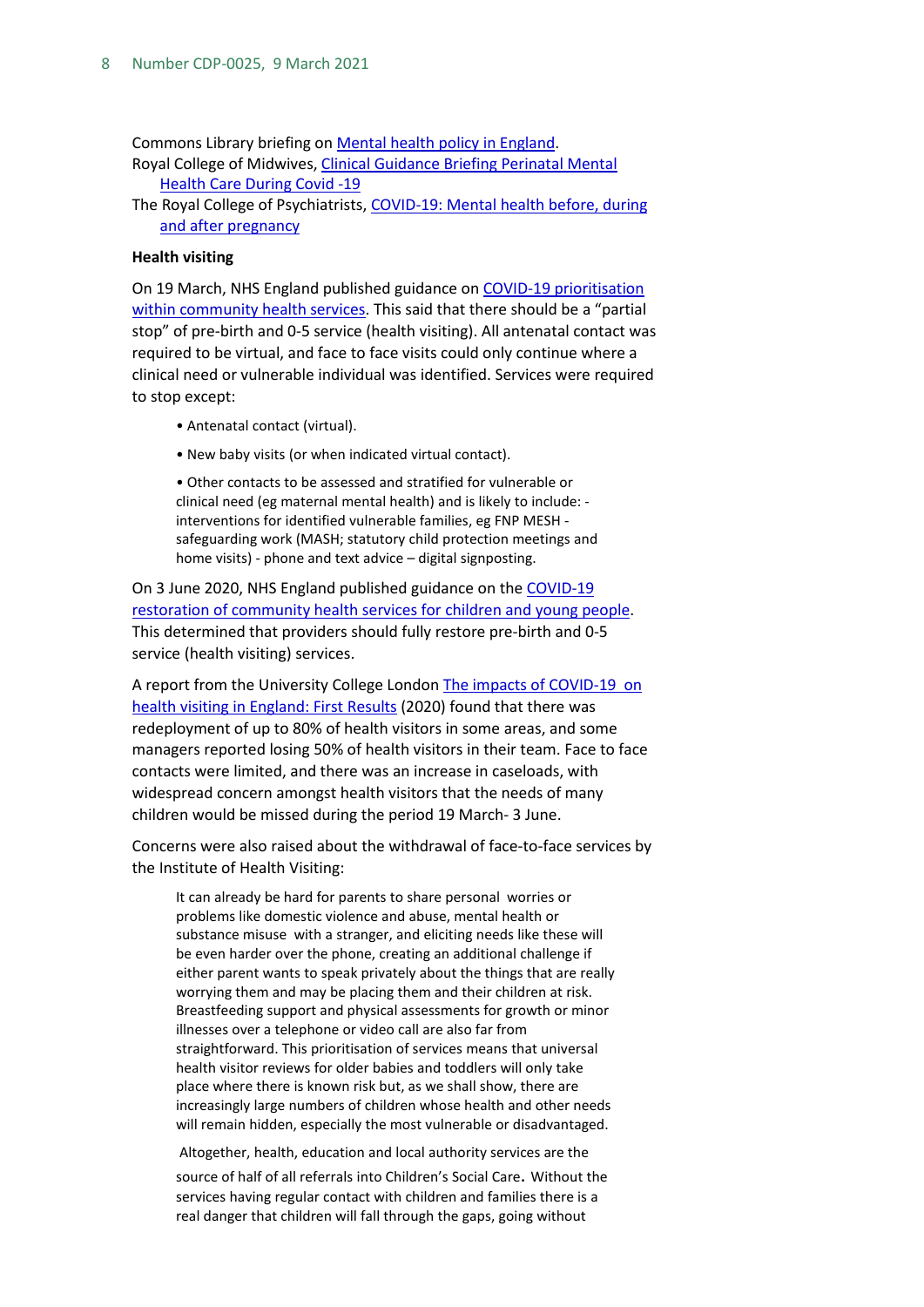essential help and intervention from social workers, or early help from the wider health visiting and local early years support services for those below the statutory thresholds.

For babies there is no substitute for proactively seeking out those who missed checks or haven't been seen; nor for identifying parents who are struggling with mental health or other issues that impact on their parenting capacity without support. The needs of these babies and very young children may therefore remain hidden for a considerable time or remain unknown and therefore unmet.<sup>[15](#page-8-0)</sup>

<span id="page-8-0"></span><sup>&</sup>lt;sup>15</sup> [Written evidence submitted by Institute of Health Visiting \(DEL0249\),](https://committees.parliament.uk/writtenevidence/4597/html/) Health and Social Care Committee[, Delivering core NHS and care services during the pandemic and](https://committees.parliament.uk/publications/2793/documents/27577/default/)  [beyond,](https://committees.parliament.uk/publications/2793/documents/27577/default/) 24 September 2020.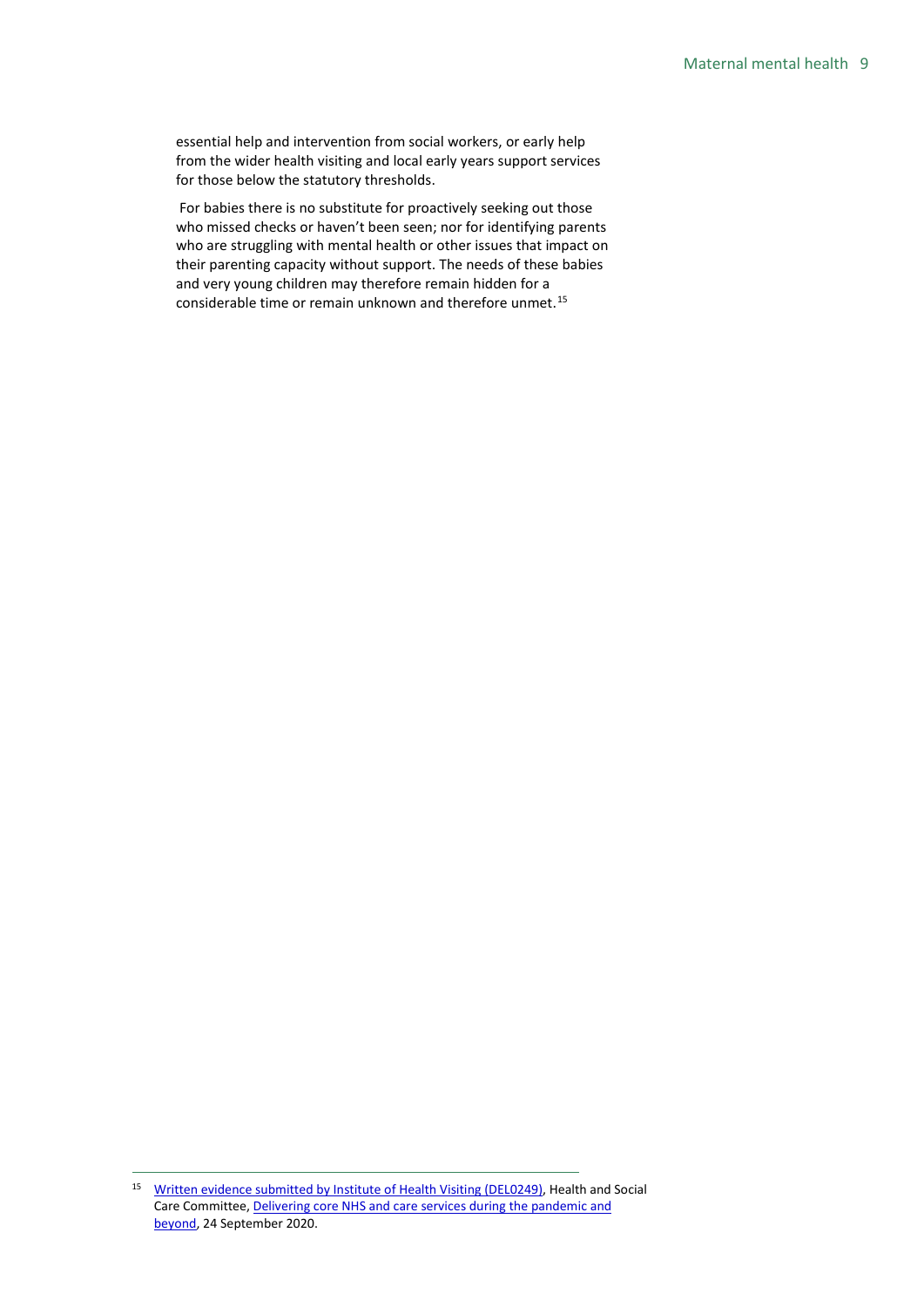## <span id="page-9-0"></span>2. Parliamentary Material

## <span id="page-9-1"></span>2.1 PQs

#### **Mental Health [Services:](http://www.parliament.uk/written-questions-answers-statements/written-question/commons/2021-01-22/142039) Mothers**

**29 Jan 2021 | 142039**

#### **Asked by: Sarah Olney**

To ask the Secretary of State for Health and Social Care, what proportion of the £19 million spent in capital in 2020 on central programmes to support mental health services was spent on schemes to deliver Perinatal Mental Health Mother and Baby Units.

#### **Answering member: Ms Nadine Dorries | Department: Department of Health and Social Care (DHSC)**

Between 2017/18-2018/19, £14.8 million central capital funding was provided to four trusts as part of our programme for perinatal mental health mother and baby units. The units provide in-patient support for women and their babies with the most complex and severe needs that require hospital care, who are experiencing severe mental health crisis including very serious conditions like post-partum psychosis.

Capital spending figures for 2019/20 will be included in the Department's Annual Report and Accounts, to be published shortly on GOV.UK.

#### **[Postnatal Depression: Coronavirus](http://www.parliament.uk/written-questions-answers-statements/written-question/commons/2020-12-03/124815)**

#### **11 Dec 2020 | 124815**

#### **Asked by: Tulip Siddiq**

To ask the Secretary of State for Health and Social Care, what assessment his Department has made of the effect of covid-19 restrictions on (a) postnatal depression and (b) support for people with post-natal depression.

#### **Answering member: Ms Nadine Dorries | Department: DHSC**

We recognise the impact of the pandemic and restrictions on people's mental wellbeing and are doing our utmost to ensure that mental health services are there for everyone who needs them, including people with post-natal depression.

From April 2019, new and expectant mothers have been able to access specialist perinatal mental health community services in every part of the country. These services have continued to provide support during the pandemic with greater use of digital and remote technologies providing support and prioritising higher needs families.

From 1 April 2020 it has been a contractual requirement for general practitioners to offer a maternal postnatal consultation at six to eight weeks after birth which should focus on a review of the mother's physical and mental health and general wellbeing.

#### **[Maternity](http://www.parliament.uk/written-questions-answers-statements/written-question/commons/2020-10-16/104742) Services**

**22 Oct 2020 | 104742**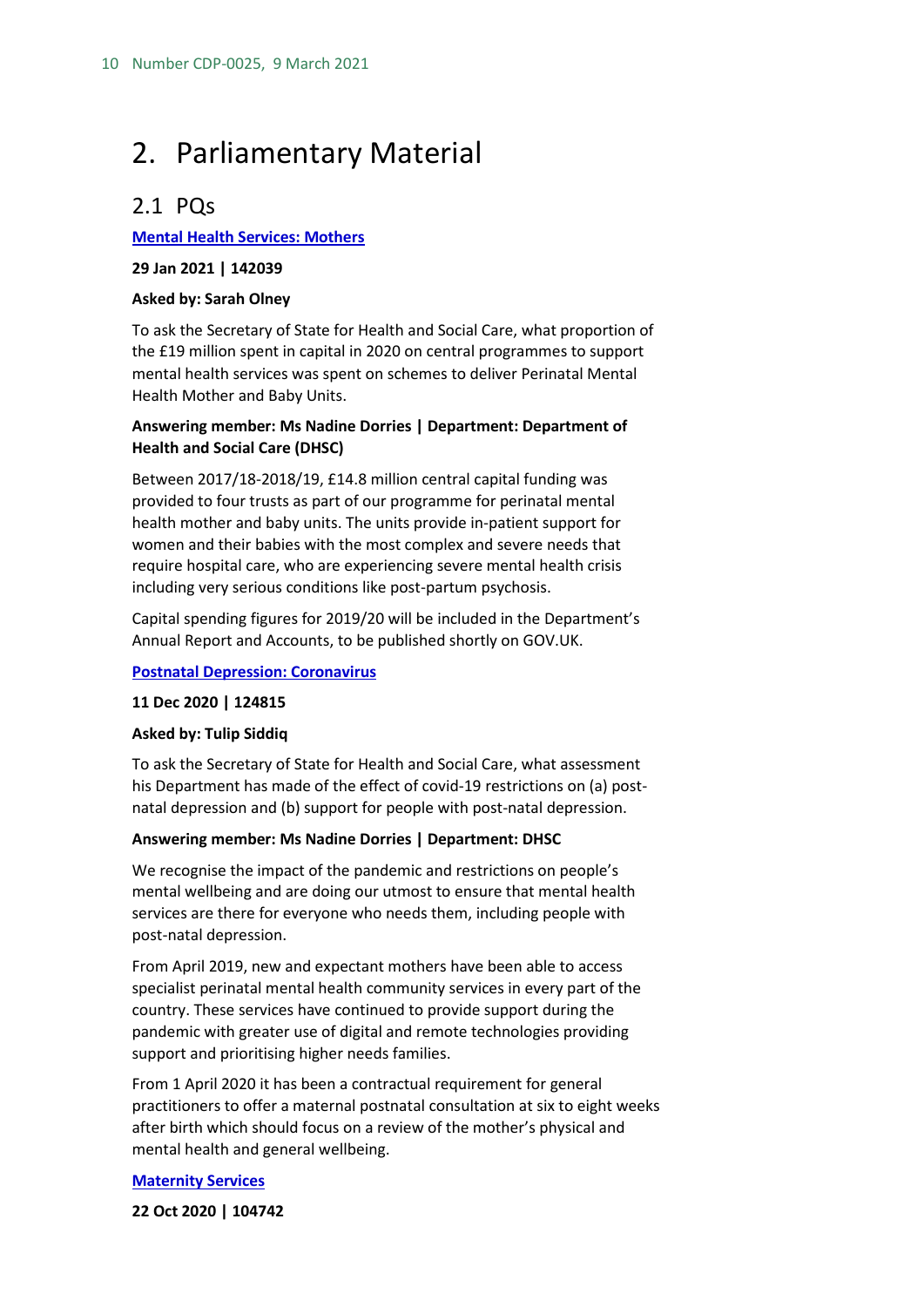#### **Asked by: Colleen Fletcher**

To ask the Secretary of State for Health and Social Care, what steps his Department is taking to improve (a) antenatal and (b) postnatal care.

#### **Answering member: Ms Nadine Dorries | Department: DHSC**

Evidence suggests that continuity of carer can significantly improve outcomes for women and their babies. The commitment in the NHS Long Term Plan, for women to receive continuity of carer during pregnancy, during birth and postnatally, will ensure that women receive safer and more personalised maternity care, improving outcomes for both mother and baby.

It is now also a contractual requirement for general practitioners (GPs) to offer a maternal postnatal consultation at six to eight weeks after birth, as an addition to the six to eight week baby check. £12 million of new funding has been invested through the GP Contract to support all practices to deliver this. The maternal postnatal consultation should focus on a review of the mother's physical and mental health and general wellbeing, using open questioning.

#### **[Pregnancy:](http://www.parliament.uk/written-questions-answers-statements/written-question/commons/2020-09-23/94485) Mental Health Services**

#### **06 Oct 2020 | 94485**

#### **Asked by: Vicky Foxcroft**

To ask the Secretary of State for Health and Social Care, what progress he has made on the NHS Long Term Plan commitment to provide an additional 24,000 women with access to specialist perinatal mental health support.

#### **Answering member: Ms Nadine Dorries | Department: DHSC**

The NHS Long Term Plan commits to increasing access to evidence-based care for women experiencing moderate, severe and complex mental health issues. This will benefit an additional 24,000 women per year by 2023/24, in addition to the extra 30,000 women getting specialist help by 2020/21.

NHS England continues to expand capacity of inpatient mother and baby units, which support women with serious mental health issues, keeping them together with their babies.

From 2020/21 there will be a requirement for general practitioners to offer a six-eight week maternal postnatal health check for new mothers as an additional appointment to that for the baby. This should include a review of the mother's mental health and wellbeing, in line with the National Institute for Health and Care Excellence's guidance. Five years ago, 40% of the country had no access to specialist perinatal mental health care. Now, there is full geographical coverage for the first time, with specialist community perinatal mental health services in every one of the 44 local National Health Service areas.

#### **[Mothers:](http://www.parliament.uk/written-questions-answers-statements/written-question/commons/2020-08-28/81966) Mental Health**

**07 Sep 2020 | 81966**

**Asked by: Colleen Fletcher**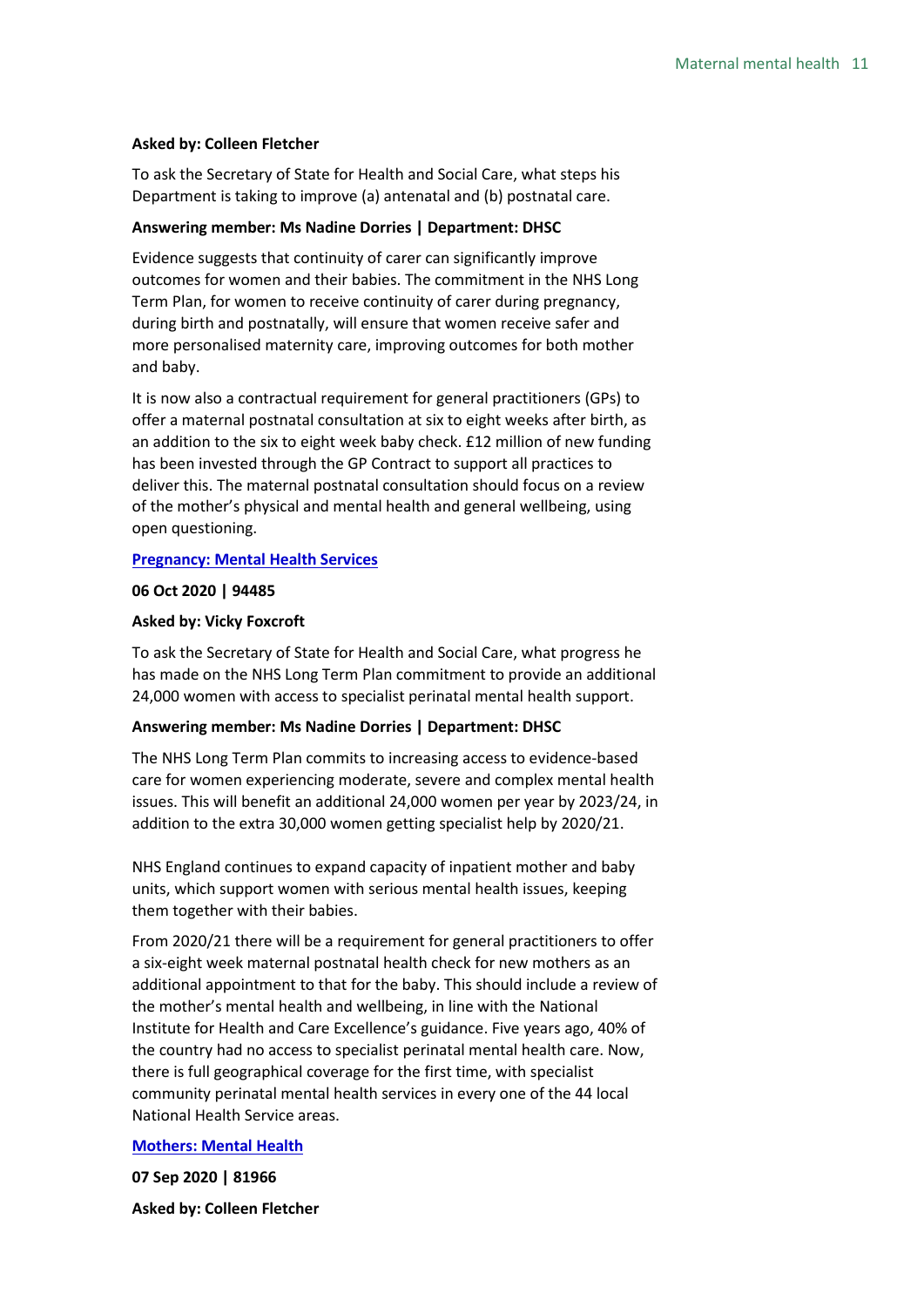To ask the Secretary of State for Health and Social Care, what training (a) health visitors, (b) midwives and (c) GPs receive on identifying (a) post-natal depression and (b) other maternal mental health issues.

#### **Answering member: Ms Nadine Dorries | Department: DHSC**

The Government is committed to ensuring that all healthcare professionals receive the necessary mental health training to meet the current and future needs of patients.

The standard of training for health care professionals is the responsibility of the health care independent statutory regulatory bodies who set the outcome standards expected at undergraduate level and approve courses and Higher Education Institutions to write and teach the curricula content that enables their students to meet the regulators outcome standards.

For midwives, their pre- and post-registration education should enable them to provide prediction, prevention, identification, care and referral for maternal mental health problems.

For general practitioners (GPs), mental health diagnosis and support is a key component of the Royal College of General Practitioners Training Curriculum and a key area where all GPs need to be competent in order to practise independently as family doctors.

#### **[General Practitioners: Postnatal Care](http://www.parliament.uk/written-questions-answers-statements/written-question/commons/2020-06-17/60869)**

#### **01 Jul 2020 | 60869**

#### **Asked by: Munira Wilson**

To ask the Secretary of State for Health and Social Care, what assessment his Department has made of the effect of the covid-19 outbreak on the sixweek post-natal health checks for new mothers at GPs surgeries.

#### **Answering member: Jo Churchill | Department: DHSC**

As set out in the 'Update to the GP contract agreement 2020/21–2023/24' jointly published in February 2020 by NHS England and NHS Improvement and the British Medical Association, since 1 April 2020 it has been a contractual requirement for general practitioners to offer a maternal postnatal consultation at 6-8 weeks after birth (for live and stillbirths), as an additional appointment to that for the 6-8 week baby check. The maternal postnatal consultation should focus on a review of the mother's physical and mental health and general wellbeing, using open questioning. NHS England and NHS Improvement expect that during the pandemic practices should continue to offer the consultation to new mothers in an appropriate format, most likely by telephone or video consultation. Guidance on the maternal postnatal consultation will be produced later in 2020 following consultation with relevant stakeholders.

#### **[Postnatal Care: Coronavirus](http://www.parliament.uk/written-questions-answers-statements/written-question/commons/2020-06-17/60870)**

**25 Jun 2020 | 60870**

**Asked by: Munira Wilson**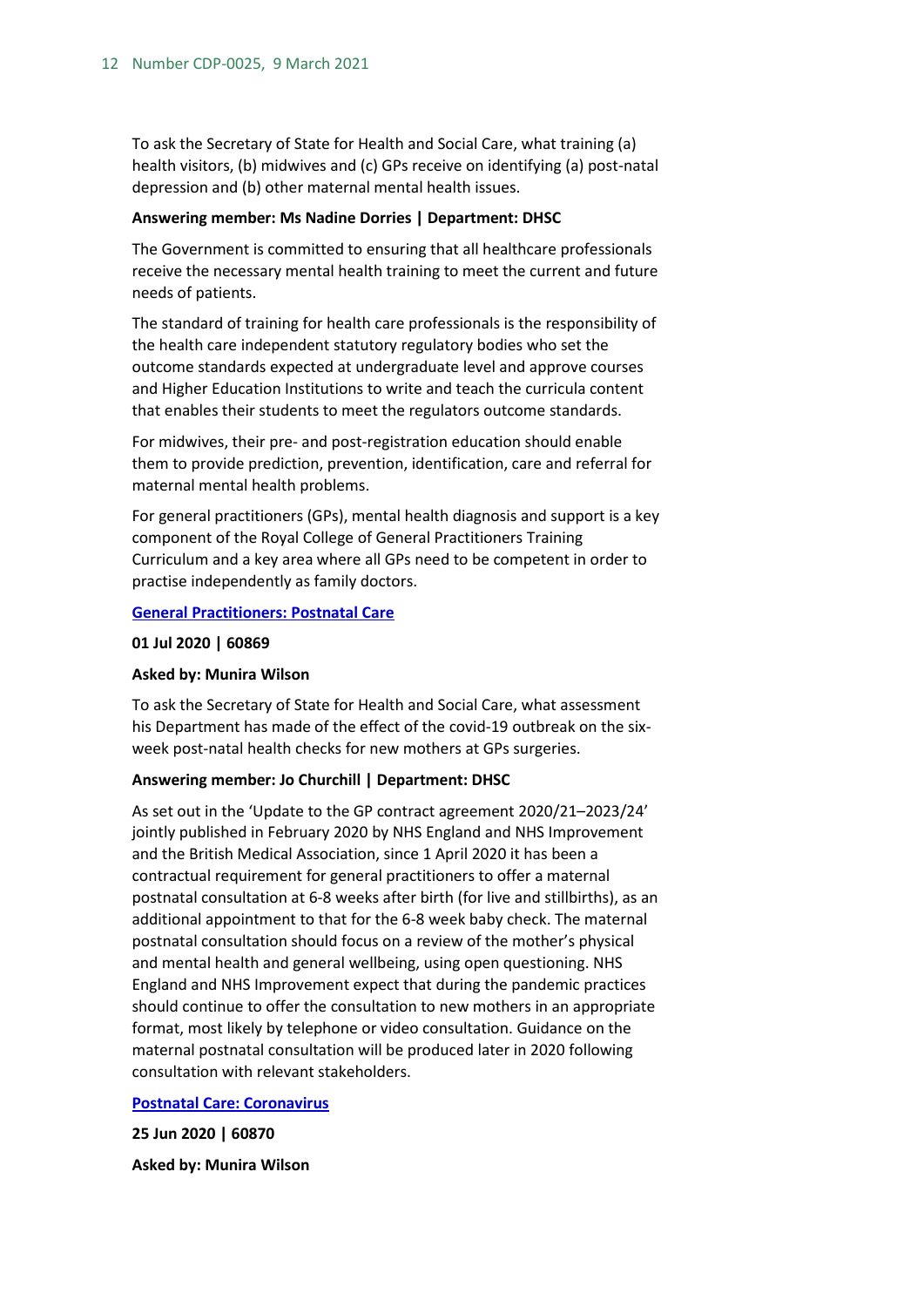To ask the Secretary of State for Health and Social Care, what assessment his Department has made of the effect of covid-19 outbreak on the (a) physical health, (b) mental health, and (c) safety of new mothers.

#### **Answering member: Ms Nadine Dorries |Department: DHSC**

The Government is working closely with research programmes learning from cases of pregnant women and new mothers with COVID-19 to be able to respond quickly and appropriately.

To promote the safety of pregnant women during this pandemic, NHS England and NHS Improvement have developed guidance for the temporary reorganisation of intrapartum maternity care, launched a 'Help Us to Help You' communications campaign to encourage women to contact their midwife whenever they have any concerns, and is supporting the increase in virtual appointments with initiatives such as distributing 16,000 blood pressure monitors for pregnant women with hypertension to use at home. National Health Service specialist perinatal mental health services remain very much open for business and for those with severe needs or in crisis, all NHS mental health trusts have been instructed to establish 24 hours a day, seven days a week mental health crisis lines.

#### **Maternity [Services: Coronavirus](http://www.parliament.uk/written-questions-answers-statements/written-question/commons/2020-06-12/59267)**

#### **19 Jun 2020 | 59267**

#### **Asked by: Olivia Blake**

To ask the Secretary of State for Health and Social Care, what additional (a) counselling and (b) support his Department provided to people who gave birth during the covid-19 lockdown.

#### **Answering member: Ms Nadine Dorries |Department: DHSC**

Guidance from the Royal College of Midwives and the Royal College of Obstetricians and Gynaecologists sets out that postnatal care should be regarded as essential care and women should be encouraged to attend appointments despite the pandemic.

National Health Service mental health services - including specialist perinatal mental health services – remain very much open for business and mental health providers are looking at how they can maximise the use of digital and virtual channels to keep delivering support to existing and new service users. For those with severe needs or in crisis, NHS England has instructed all NHS mental health trusts to establish 24 hours a day, seven days a week mental health crisis lines, clearly accessible from trust websites.

Further, we have made £5 million available to mental health charities in recognition of the vital role they play alongside the NHS in supporting people affected in numerous ways as a result of the COVID-19 pandemic.

#### **Maternity [Services: Coronavirus](http://www.parliament.uk/written-questions-answers-statements/written-question/commons/2020-06-12/59268)**

**17 Jun 2020 | 59268 Asked by: Olivia Blake**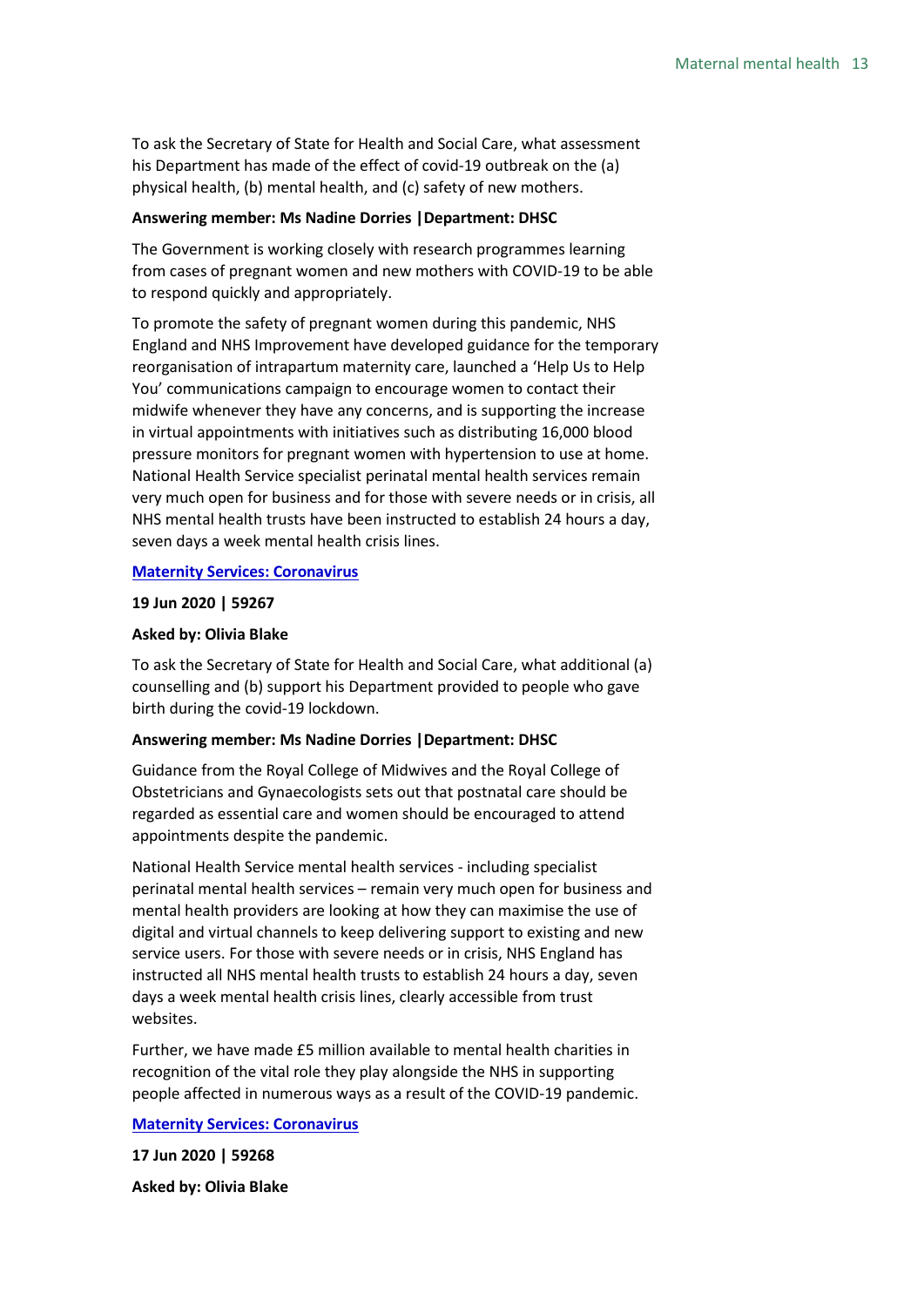To ask the Secretary of State for Health and Social Care, what post-natal care procedures he has put in place for people who gave birth during the covid-19 lockdown; and what assessment he has made of the effect of the covid-19 outbreak on the provision of post-natal care.

#### **Answering member: Ms Nadine Dorries | Department: DHSC**

During the COVID-19 pandemic, maternity services have been facing significant staff shortages with many staff either ill, shielded or selfisolating.

The National Health Service is making arrangements to ensure that women are supported and cared for safely through pregnancy, birth and the period afterwards during this pandemic when there will be extra pressures on healthcare services.

Community health services should continue to provide support during the current pandemic, supported by greater use of digital and remote technologies, and priority given to families in greatest need or who are vulnerable. Antenatal contact and new baby visits should continue.

NHS mental health services have remained open for business throughout this time, including delivering support digitally and over the phone where possible.

#### **Maternity [Services: Coronavirus](http://www.parliament.uk/written-questions-answers-statements/written-question/commons/2020-06-01/52002)**

#### **08 Jun 2020 | 52002**

#### **Asked by: Jonathan Ashworth**

To ask the Secretary of State for Health and Social Care, what postnatal care is available to new parents during the covid-19 outbreak.

#### **Answering member: Ms Nadine Dorries | Department: DHSC**

Guidance from the Royal College of Midwives and the Royal College of Obstetricians and Gynaecologists sets out that postnatal care should be regarded as essential care and women should be encouraged to attend appointments. NHS England and NHS Improvement have been working with local government to modify and prioritise community health services. Maternity and health visiting services are continuing to deliver the healthy child programme predominantly via virtual methods, with health visitors encouraged to identify children that require a home visit.

Mental health providers are also looking at how they can maximise the use of digital and virtual channels to keep delivering support to existing and new service users.

#### **Maternal [Mortality](http://www.parliament.uk/written-questions-answers-statements/written-question/commons/2018-05-10/142857)**

#### **16 May 2018 | 142857**

#### **Asked by: Jonathan Ashworth**

To ask the Secretary of State for Health and Social Care, what recent steps his Department taking to reduce maternal mortality rates.

#### **Answering member: Jackie Doyle-Price | DHSC**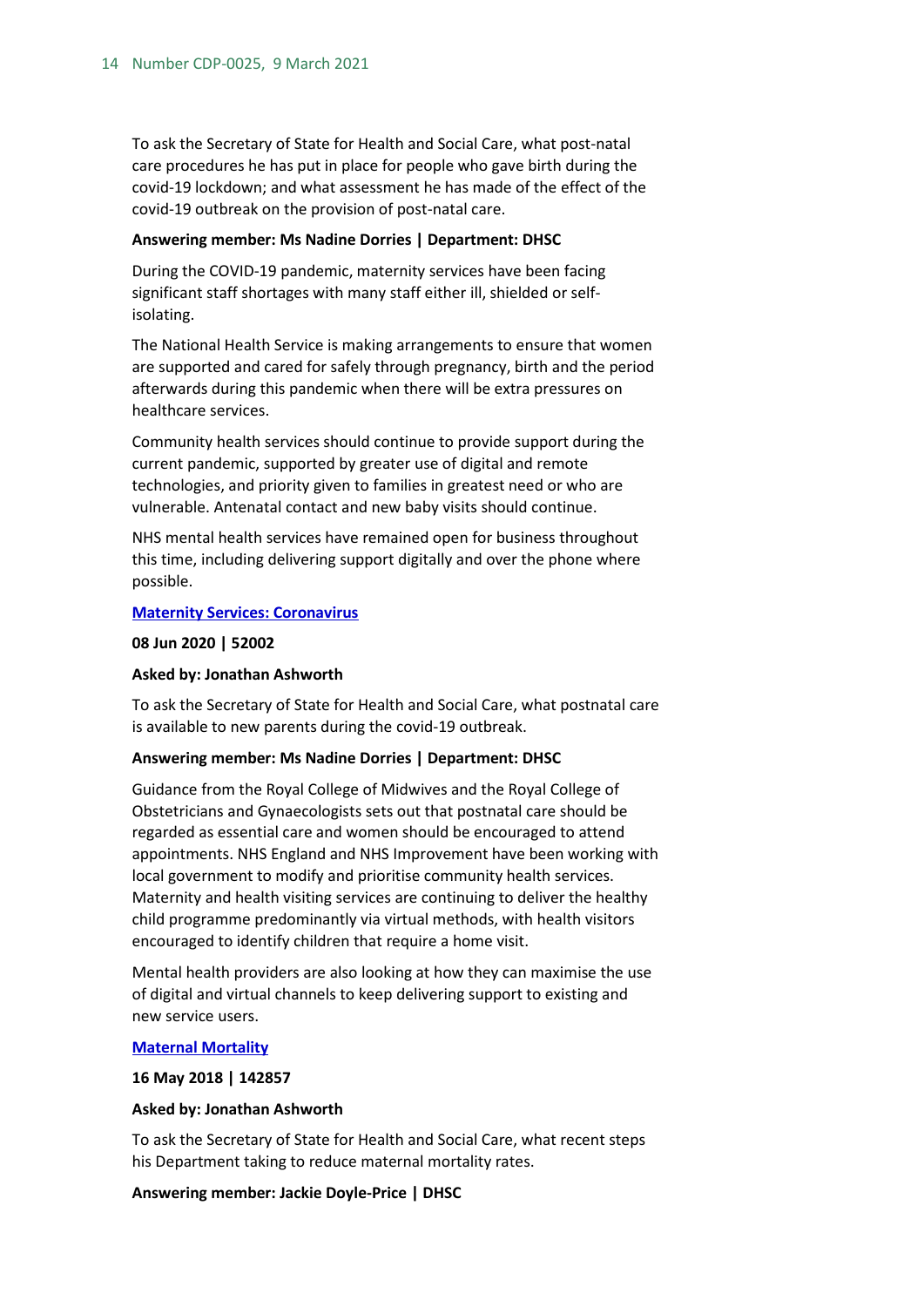The Department is working with NHS England to continue driving down levels of stillbirth, neonatal mortality and maternal deaths. This is supported by initiatives set out in the 2017 Maternity Safety Strategy. These include:

- Independent learning investigations conducted by the Health Safety Investigation Branch into every case of maternal death. This will ensure that learning can be captured in an open and transparent way and quickly fed back into the system to reduce the likelihood of such events occurring again;

- NHS England and the Women's Health Clinical Reference Group are working to develop a plan to introduce a network of maternal medicine specialists across the country to care for pregnant women with significant health conditions such as cardiac disease, epilepsy or diabetes. Cardiovascular issues are the leading indirect cause of maternal death in the United Kingdom. In addition, the Department will provide funding over three years to train 12 consultant physicians as 'Obstetric Physicians'. The Obstetric Physicians will provide expert care for pregnant women with complex medical problems;

- Increasing the capacity in perinatal mental health services across England. This initiative was backed by a £365 million investment in 2016. Psychiatric causes such as suicide, drug and alcohol misuse are major causes of maternal death. Four new mental health Mother and Baby Units will open in the next two years and bed numbers in the existing 15 units will increase so that overall capacity is increased by 49% in 2018/19; and

- NHS England is also working closely with Health Education England who are leading on the development of a perinatal mental health competency framework. This supports the perinatal mental health workforce to develop the required skills and knowledge to support better identification of perinatal mental illness, early intervention and improved recovery rates. Targeted funding of £1.2 million was provided in 2017 to enable the training of mental health, maternity and primary care staff to increase awareness and skills related to perinatal mental health.

With these measures in place the Secretary of State for Health has set an ambition to halve the rate of maternal deaths by 2025.

#### **[Mental Health Services: Females](http://www.parliament.uk/written-questions-answers-statements/written-question/commons/2016-01-25/23806)**

#### **02 Feb 2016 | 23806**

#### **Asked by: Catherine West**

To ask the Secretary of State for Health, what steps his Department is taking to ensure that mental health services take account of the experiences and needs of women (a) in general and (b) who have experienced extensive abuse.

#### **Answering member: Alistair Burt | Department: Department of Health**

The focus of our mental health service transformation is supporting increased equitable access to high quality care for all people. Local health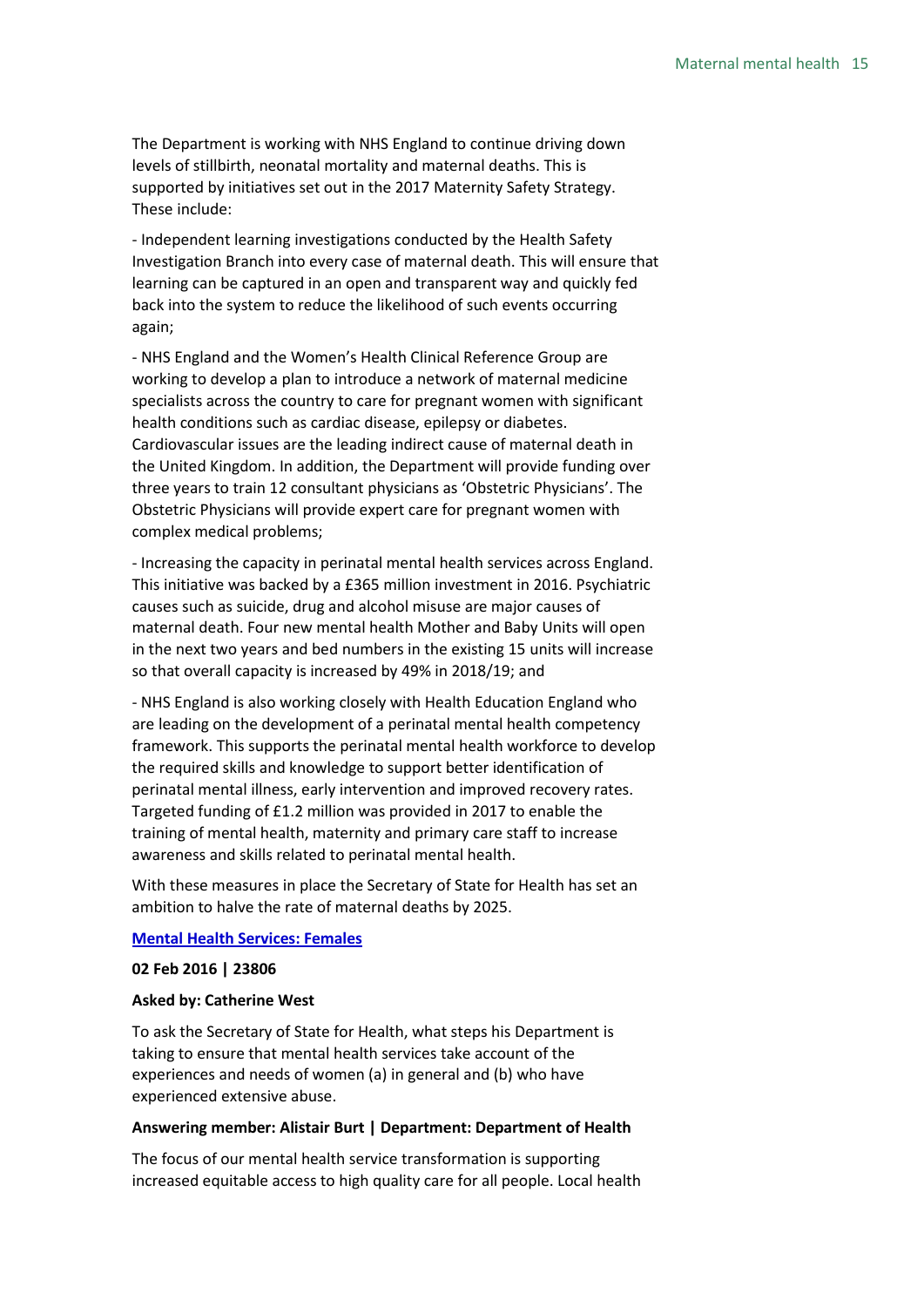economies consider the local populations needs, including access to services, when they commission and provide services and support.

The Prime Minister recently announced a £290 million investment over the next five years to 2020/21 in perinatal mental health services. This builds on the initial investment announced in the March 2015 Budget, making a total investment from 2015/16 to 2020/21 of £365 million. The settlement is expected to enable NHS England to build capacity and capability in perinatal mental health services, with the aim of increasing access to The National Institute for Health and Care Excellence-concordant care for women in all areas of England by 2020/21.

We know that vulnerable women can experience abuse and that abuse can also increase vulnerability. It can take many years, if at all, for women to disclose that they have been sexually or otherwise abused, whether as adults or children. The Department is exploring how enquiries can be routinely made of patients using a number of services such as substance misuse, adult mental health and sexual health clinics to help with early identification and support for women to get the services that they need, much earlier.

Health care professionals are in a unique position to identify abuse and to intervene early with women to direct them to the most appropriate statutory and non-statutory services for support.

Focussing health professionals on better identification and actions that will break the cycle of violence, means that health care staff can then enable those affected to access the therapeutic support they need, including counselling.

## <span id="page-15-0"></span>2.2 Committee Reports

**[The impact of Covid-19 on maternity and parental leave](https://publications.parliament.uk/pa/cm5801/cmselect/cmpetitions/526/52602.htm) 1st Report of Session 2019–21 House of Commons Petitions Committee HC 526 6 July 2020**

#### **[Delivering core NHS and care services during the pandemic and beyond](https://publications.parliament.uk/pa/cm5801/cmselect/cmhealth/320/32002.htm)**

**2nd Report of Session 2019–21 House of Commons Health and Social Care Committee HC 320 1 October 2020**

### <span id="page-15-1"></span>2.3 Ministerial Statements

**[Women's](https://hansard.parliament.uk/pa/cm201921/cmhansrd/cm210308/debtext/210308-0001.htm#BB38FE22-C956-4B05-B856-195926FA2FB8) Health Strategy 08 Mar 2021 | 690 cc535-7 Nadine Dorries |The Minister for Patient Safety, Suicide Prevention and Mental Health**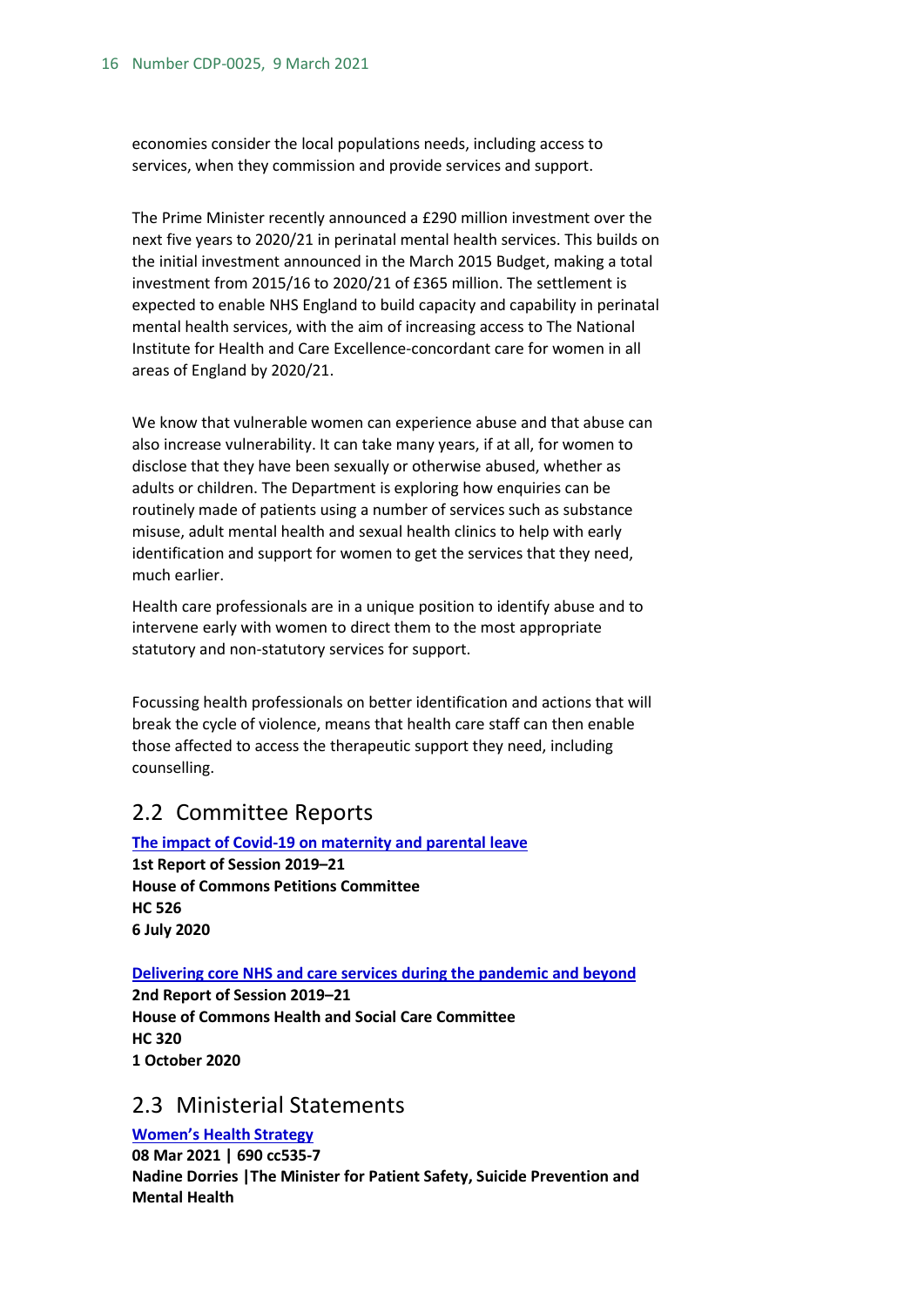## <span id="page-16-0"></span>3. Press Articles and Press Releases

## <span id="page-16-1"></span>3.1 Press Articles

The following is a selection of news and media articles relevant to this debate.

Please note: the Library is not responsible for either the views or the accuracy of external content.

[Exclusive: Working mothers bearing brunt of mental health problems in](https://www.telegraph.co.uk/women/work/working-mothers-bearing-brunt-mental-health-problems-pandemic/)  [pandemic, poll finds](https://www.telegraph.co.uk/women/work/working-mothers-bearing-brunt-mental-health-problems-pandemic/)

The Telegraph

7 March 2021

Guilt and fury: how Covid [brought mothers to breaking point](https://www.theguardian.com/lifeandstyle/2021/feb/28/mums-women-coronavirus-covid-home-schooling-inequality)

The Observer

28 February 2021

[Covid: New mums ask hospitals for more support during pregnancy](https://www.bbc.co.uk/news/uk-england-bristol-56042290)

BBC

27 February 2021

[Born in Lockdown: Mothers' stories of giving birth in 2020](https://www.bbc.co.uk/news/uk-england-55999977)

BBC

23 February 2021

[New mothers face hidden mental health crisis in lockdown, UK study finds](https://www.weforum.org/agenda/2021/02/lockdown-new-mothers-mental-health-depression-anxiety-covid-19/)

World Economic Forum

22 February 2021

[Baby blues: Why mental disorders are common in new parents](https://www.independent.co.uk/news/health/mental-disorder-postpartum-new-parent-b1798156.html)

The Independent

9 February 2021

[Lockdown study finds undiagnosed mental health crisis among new](https://theconversation.com/lockdown-study-finds-undiagnosed-mental-health-crisis-among-new-mothers-154529)  [mothers](https://theconversation.com/lockdown-study-finds-undiagnosed-mental-health-crisis-among-new-mothers-154529)

The Conversation

5 February 2021

[Covid-19: Becoming a parent during a pandemic](https://www.bbc.co.uk/news/uk-northern-ireland-55705082)

BBC

24 January 2021

[How Covid restrictions are fuelling a postnatal depression crisis](https://www.itv.com/news/2020-12-18/how-covid-restrictions-are-fuelling-a-postnatal-depression-crisis)

ITV News

18 December 2020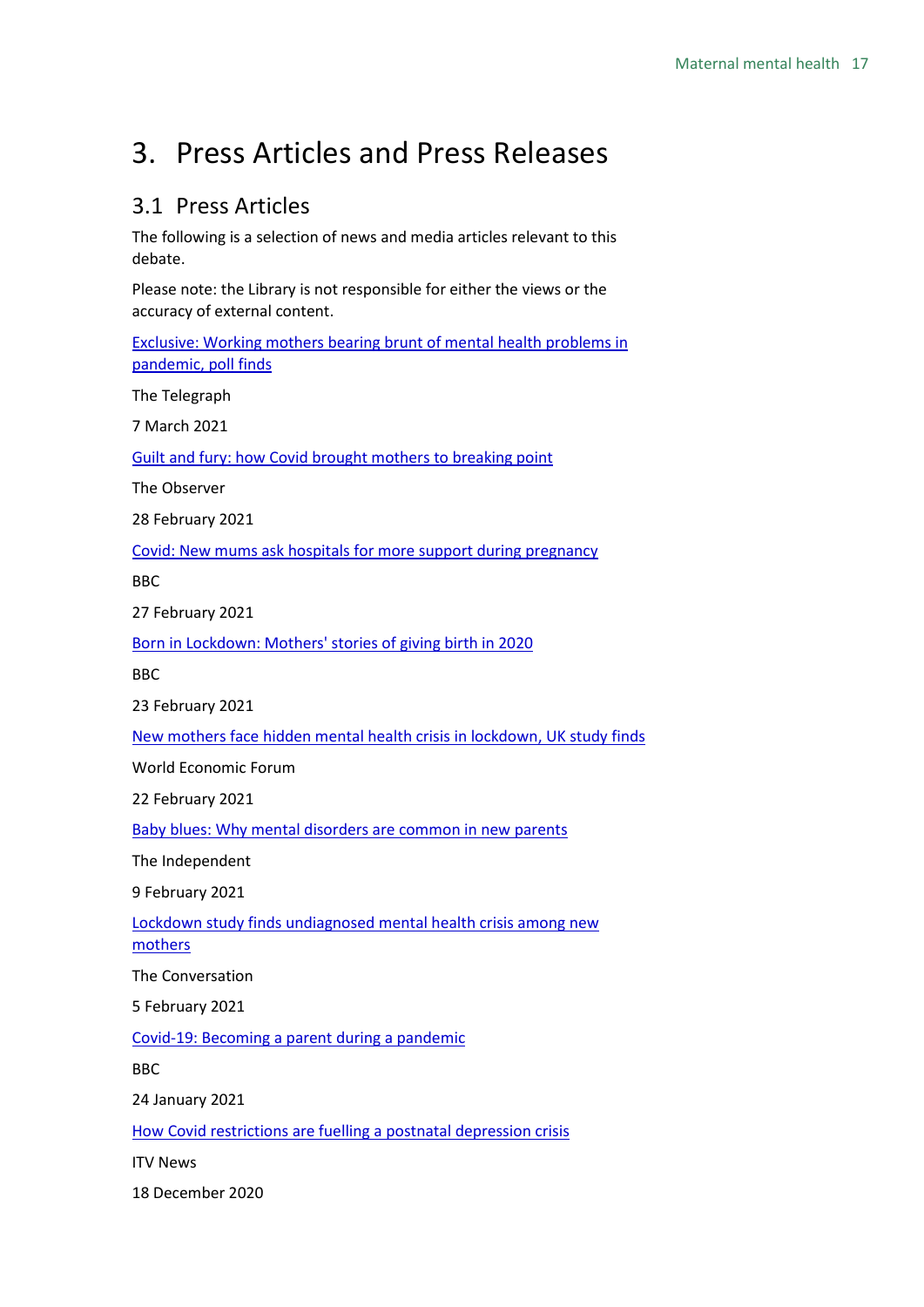[Covid and the mental health crisis among new mums](https://www.telegraph.co.uk/health-fitness/mind/covid-mental-health-crisis-among-new-mums/)

The Telegraph

27 November 2020

[Mother and baby units: 'It's our job to keep them safe'](https://www.bbc.co.uk/news/health-54385375)

BBC

26 October 2020

[Another lockdown will be detrimental to the mental health of mothers like](https://www.telegraph.co.uk/health-fitness/mind/another-lockdown-will-detrimental-mental-health-mothers-like/)  [me](https://www.telegraph.co.uk/health-fitness/mind/another-lockdown-will-detrimental-mental-health-mothers-like/) [Subscription required]

The Telegraph

22 September 2020

### <span id="page-17-0"></span>3.2 Press Releases

[Government launches call for evidence to improve health and wellbeing of](https://www.gov.uk/government/news/government-launches-call-for-evidence-to-improve-health-and-wellbeing-of-women-in-england)  [women in England](https://www.gov.uk/government/news/government-launches-call-for-evidence-to-improve-health-and-wellbeing-of-women-in-england)

Department of Health and Social Care

6 March 2021

[Labour pledges additional health visit for every baby in England –](https://labour.org.uk/press/labour-pledges-additional-health-visit-every-baby-england-jonathan-ashworth/) Jonathan [Ashworth](https://labour.org.uk/press/labour-pledges-additional-health-visit-every-baby-england-jonathan-ashworth/)

Labour

19 April 2018

[Prime Minister pledges a revolution in mental health treatment](https://www.gov.uk/government/news/prime-minister-pledges-a-revolution-in-mental-health-treatment)

Prime Minister's Office

11 January 2016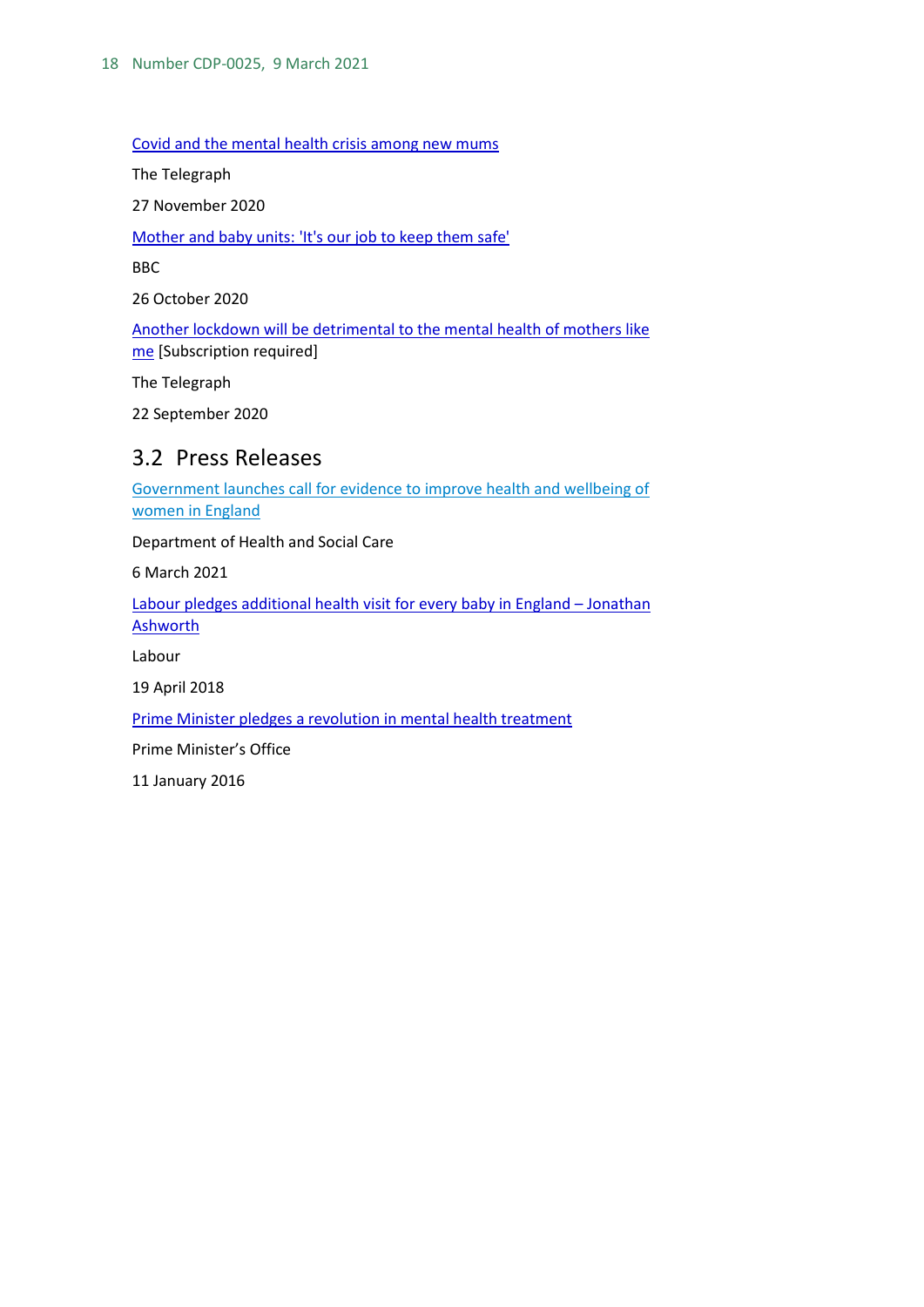## <span id="page-18-0"></span>4. Further Reading

## <span id="page-18-1"></span>4.1 External Reports

[Maternity high impact area: Supporting good parental mental](https://assets.publishing.service.gov.uk/government/uploads/system/uploads/attachment_data/file/942475/Maternity_high_impact_area_2_Supporting_good_parental_mental_health.pdf) health

Public Health England

December 2020

[Maternal Mental Health and coping during the COVID-19 lockdown in the](https://obgyn.onlinelibrary.wiley.com/doi/full/10.1002/ijgo.13397)  [UK: Data from the COVID-19 New Mum study](https://obgyn.onlinelibrary.wiley.com/doi/full/10.1002/ijgo.13397)

International Journal of Gynaecology and Obstetrics

26 September 2020

[The NHS Long Term Plan](https://www.longtermplan.nhs.uk/publication/nhs-long-term-plan/)

NHS

7 January 2019

[The five year forward view for mental health](https://www.england.nhs.uk/wp-content/uploads/2016/02/Mental-Health-Taskforce-FYFV-final.pdf)

A report from the independent Mental Health Taskforce to the NHS in England

February 2016

## <span id="page-18-2"></span>4.2 External Guidance materials

[Antenatal and postnatal mental health: clinical management and service](https://www.nice.org.uk/guidance/cg192)  [guidance](https://www.nice.org.uk/guidance/cg192)

National Institute for Health and Care Excellence

11 February 2020

[Clinical Guidance Briefing Perinatal Mental Health Care During Covid -19](https://www.rcm.org.uk/media/3859/rcm-clinical-guidance-briefing-no-10-perinatal-mental-health-care.pdf) 

Royal College of Midwives

[COVID-19: Mental health before, during and after pregnancy](https://www.rcpsych.ac.uk/mental-health/treatments-and-wellbeing/perinatal-care-and-covid-19)

The Royal College of Psychiatrists

[Healthy child programme 0 to 19: health visitor and school nurse](https://www.gov.uk/government/publications/healthy-child-programme-0-to-19-health-visitor-and-school-nurse-commissioning)  [commissioning](https://www.gov.uk/government/publications/healthy-child-programme-0-to-19-health-visitor-and-school-nurse-commissioning)

Public Health England

20 January 2016